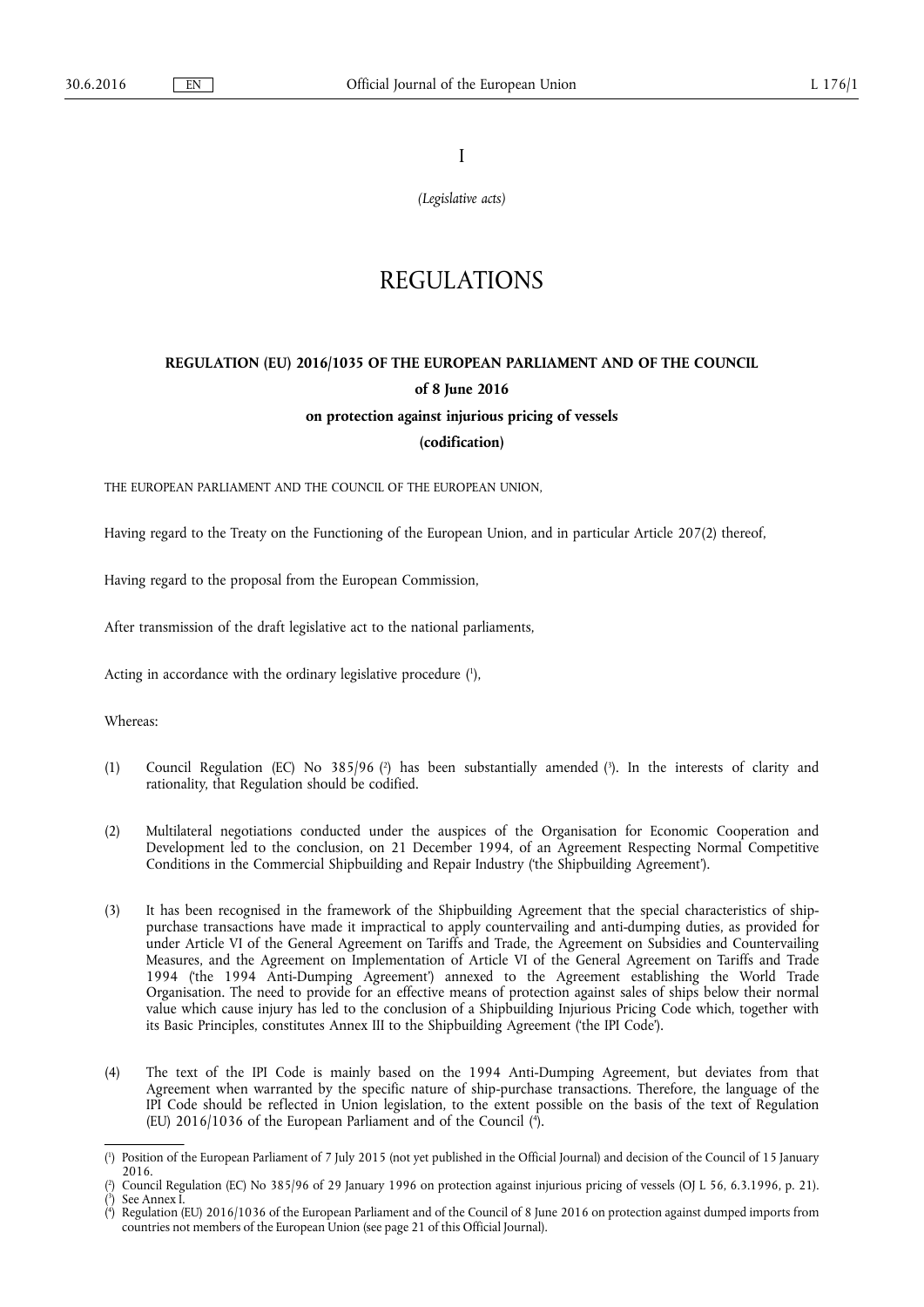- (5) The Shipbuilding Agreement and the legislative provisions deriving therefrom are of significant importance for Union law.
- (6) To maintain the balance of rights and obligations which the Shipbuilding Agreement establishes, action should be taken by the Union against any injuriously priced vessel whose sale at less than normal value causes injury to the Union industry.
- (7) As regards shipbuilders from Contracting Parties to the Shipbuilding Agreement, the sale of a vessel may be subject to an investigation by the Union only when the buyer of the vessel is a Union buyer, and provided the ship is not a military vessel.
- (8) It is desirable to set out clear and detailed rules on the calculation of the normal value. In particular, such value should, where possible, be based on a representative sale of a like vessel in the ordinary course of trade in the exporting country. It is expedient to define the circumstances in which a domestic sale may be considered to be made at a loss and may be disregarded, and in which recourse may be had to sale of a like vessel to a third country, or to constructed normal value. It is also desirable to provide for a proper allocation of costs, even in start-up situations. It is also necessary, when constructing the normal value, to indicate the methodology to be applied in determining the amounts for selling, general and administrative costs and the profit margin that should be included in such value.
- (9) In order to be able to apply correctly the instrument for combating injurious pricing, the Commission should take all necessary steps to ascertain, in the large conglomerates and holdings of third countries, the validity of accounting charges when the cost price structure needs to be estimated.
- (10) When determining the normal value for non-market economy countries, it appears prudent to set out rules for choosing the appropriate market-economy third country to be used for such purpose and, where it is not possible to find a suitable third country, to provide that the normal value may be established on any other reasonable basis.
- (11) It is expedient to define the export price and to enumerate the adjustments which should be made in those cases where a reconstruction of that price from the first open-market price is deemed necessary.
- (12) For the purpose of ensuring a fair comparison between the export price and the normal value, it is advisable to list the factors, including contractual penalties, which may affect prices and price comparability.
- (13) It is desirable to provide clear and detailed guidance as to the factors which may be relevant for the determination of whether the injuriously priced sale has caused material injury or is threatening to cause injury. In demonstrating that the price level of the sale concerned is responsible for injury sustained by the Union industry, attention should be given to the effect of other factors and, in particular, prevailing market conditions in the Union.
- (14) It is advisable to define the term 'Union industry' by reference to the capability to build a like vessel and to provide that parties related to exporters may be excluded from such an industry, and to define the term 'related'.
- (15) It is necessary to set out the procedural and substantive conditions for lodging a complaint against injurious pricing, including the extent to which it should be supported by the Union industry, and the information on the buyer of the vessel, injurious pricing, injury and causation which such a complaint should contain. It is also expedient to specify the procedures for the rejection of complaints or the initiation of proceedings.
- (16) When the buyer of the injuriously priced vessel is established in the territory of another Contracting Party to the Shipbuilding Agreement, a complaint may also contain a request that an investigation be initiated by the authorities of that Contracting Party. Such request should be transmitted to the authorities of the Contracting Party, where warranted.
- (17) Where appropriate, an investigation may also be initiated upon a written complaint by the authorities of a Contracting Party to the Shipbuilding Agreement, in accordance with this Regulation and under the conditions of the Shipbuilding Agreement.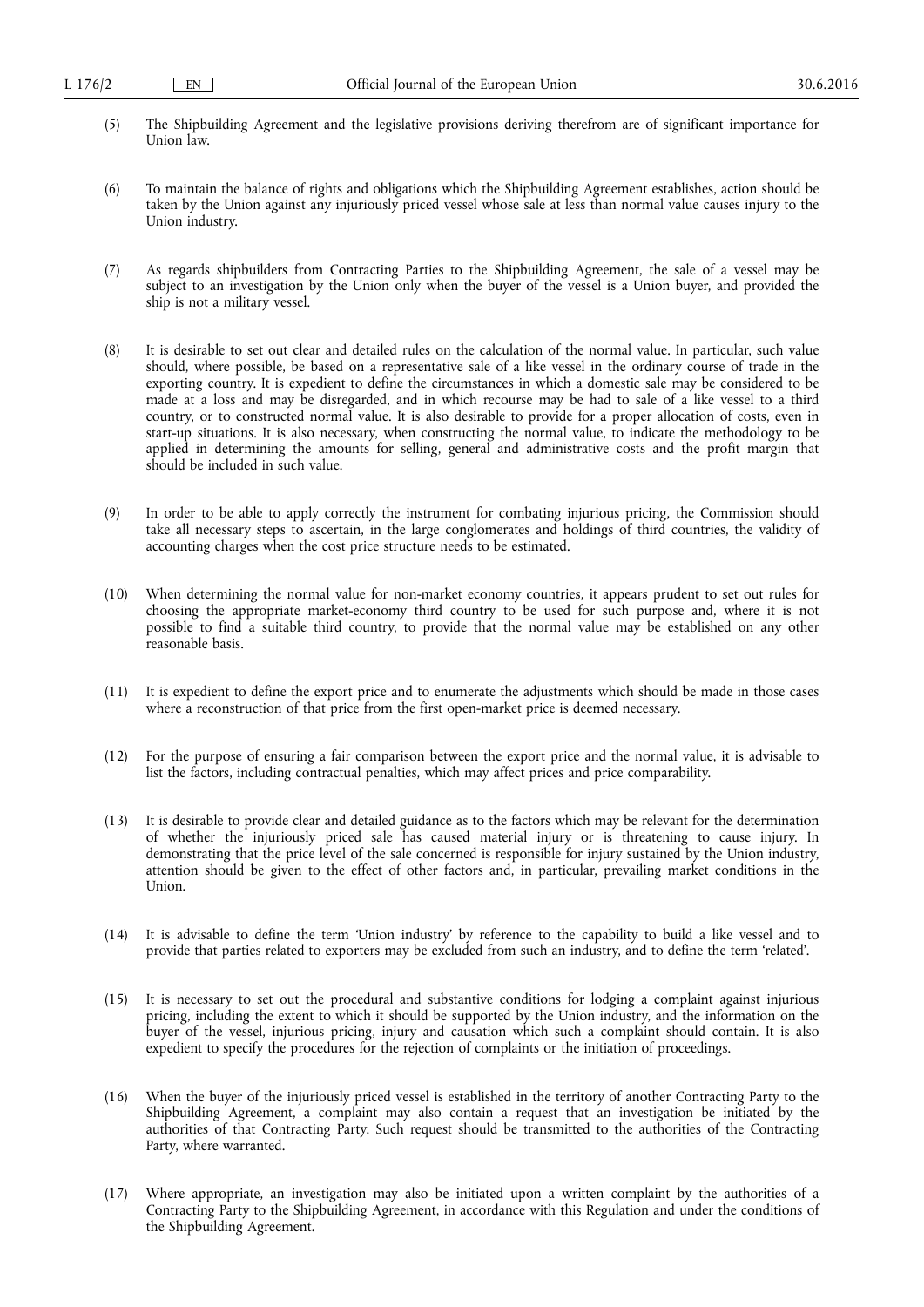- (18) It is necessary to specify the manner in which interested parties should be given notice of the information which the authorities require. Interested parties should have ample opportunity to present all relevant evidence and to defend their interests. It is also desirable to set out clearly the rules and procedures to be followed during the investigation, in particular the rules whereby interested parties are to make themselves known, present their views and submit information within specified time limits, if such views and information are to be taken into account. It is also appropriate to set out the conditions under which an interested party may have access to, and comment on, information presented by other interested parties. There should also be cooperation between the Member States and the Commission in the collection of information.
- (19) It is necessary to provide that the termination of cases should, irrespective of whether an injurious pricing charge is imposed or not, take place no later than 1 year from the date of initiation or the date of delivery of the vessel, as the case may be.
- (20) Investigations or proceedings should be terminated where the margin of injurious pricing is *de minimis*.
- (21) The investigation may be terminated without the imposition of an injurious pricing charge if the sale of the injuriously priced vessel is definitively and unconditionally voided or if an alternative equivalent remedy is accepted. However, the need to avoid jeopardising achievement of the aim pursued under this Regulation should be given special consideration.
- (22) An injurious pricing charge equal to the amount of the injurious pricing margin should be imposed by decision on the shipbuilder whose injuriously priced sale of a vessel has caused injury to the Union industry, where all the conditions provided for in this Regulation are fulfilled. Precise and detailed rules should be laid down for the implementation of such decision, including all measures necessary for its actual enforcement, in particular the taking of countermeasures if the shipbuilder does not pay the injurious pricing charge within the applicable time limit.
- (23) It is necessary to set out precise rules for the denial of the right to load and unload in Union ports to vessels built by shipbuilders subject to countermeasures.
- (24) The obligation to pay the injurious pricing charge expires only when such charge is fully paid or at the end of the period during which the countermeasures are applicable.
- (25) Any action taken under this Regulation should not be contrary to the Union interest.
- (26) In acting pursuant to this Regulation, the Union should bear in mind the need for rapid and effective action.
- (27) It is expedient to provide for verification visits to check information submitted on injurious pricing and injury, such visits being, however, conditional on proper replies to questionnaires being received.
- (28) It is necessary to provide that, where parties do not cooperate satisfactorily, other information may be used to establish findings and that such information may be less favourable to the parties than if they had cooperated.
- (29) Provision should be made for the treatment of confidential information so that business secrets are not divulged.
- (30) It is essential that provision be made for the proper disclosure of the essential facts and considerations to parties which qualify for such treatment and that such disclosure be made, with due regard to the decision-making process in the Union, within a time period which permits parties to defend their interests.
- (31) The implementation of the procedures provided for in this Regulation requires uniform conditions for the adoption of measures necessary for its implementation in accordance with Regulation (EU) No 182/2011 of the European Parliament and of the Council ( 1 ),

<sup>(</sup> 1 ) Regulation (EU) No 182/2011 of the European Parliament and of the Council of 16 February 2011 laying down the rules and general principles concerning mechanisms for control by Member States of the Commission's exercise of implementing powers (OJ L 55, 28.2.2011, p. 13).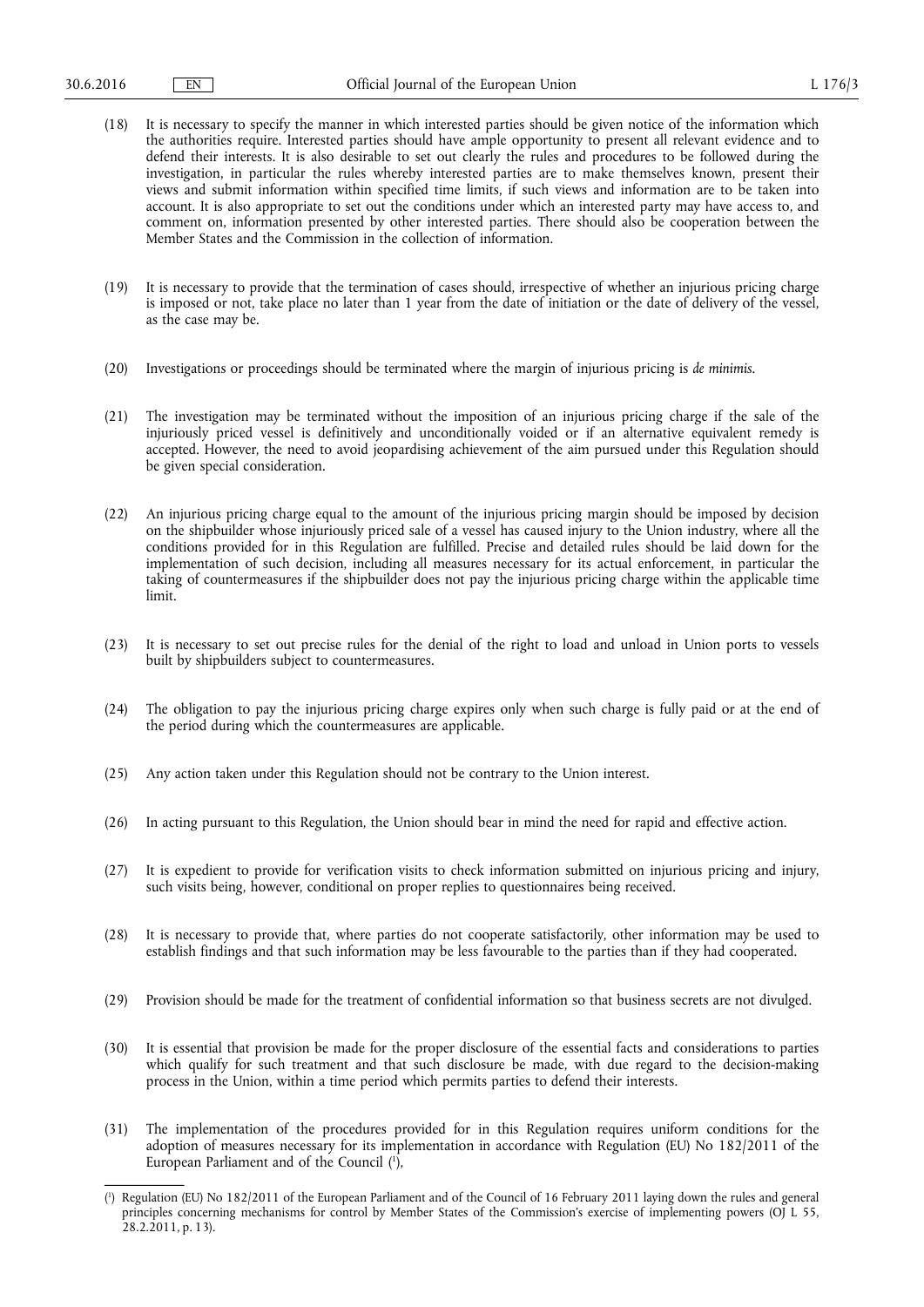HAVE ADOPTED THIS REGULATION:

# *Article 1*

# **Principles and definitions**

1. An injurious pricing charge may be imposed on the builder of any injuriously priced vessel whose sale to a buyer other than a buyer of the country in which the vessel originates causes injury.

2. A vessel is to be considered as being injuriously priced if the export price of the vessel sold is less than a comparable price for a like vessel, in the ordinary course of trade, when sold to a buyer of the exporting country.

- 3. For the purposes of this Regulation, the following definitions apply:
- (a) 'vessel' means any self-propelled sea-going vessel of 100 gross tonnes and above, used for transportation of goods or persons or for performance of a specialised service (for example, ice breakers and dredgers) and any tug of 365 kW and above;
- (b) 'like vessel' means any vessel of the same type, purpose and approximate size as the vessel under consideration and possessing characteristics closely resembling those of the vessel under consideration;
- (c) 'same general category of vessel' means any vessel of the same type and purpose, but of a significantly different size;
- (d) 'sale' covers the creation or transfer of an ownership interest in the vessel, except for an ownership interest created or acquired solely for the purpose of providing security for a normal commercial loan;
- (e) 'ownership interest' includes any contractual or proprietary interest which allows the beneficiary or beneficiaries of such interest to take advantage of the operation of the vessel in a manner substantially comparable to the way in which an owner may benefit from the operation of the vessel. In determining whether such substantial comparability exists, the following factors shall be considered, inter alia:
	- the terms and circumstances of the transaction;
	- (ii) commercial practice within the industry;
	- (iii) whether the vessel subject to the transaction is integrated into the operations of the beneficiary or beneficiaries; and
	- (iv) whether in practice there is a likelihood that the beneficiary or beneficiaries of such interests will take advantage of, and the risk for, the operation of the vessel for a significant part of the life-time of the vessel;
- (f) 'buyer' means any person who, or any company which, acquires an ownership interest, including by way of lease or long-term bareboat charter, in conjunction with the original transfer from the shipbuilder, either directly or indirectly, including a person who, or company which, owns or controls a buyer, or gives instructions to the buyer. A person or company owns a buyer when it has more than a 50 % interest in the buyer. A person or company controls a buyer when the person or company is legally or operationally in a position to exercise restraint or direction over the buyer, which is presumed at a 25 % interest. If ownership of a buyer is shown, separate control of it is presumed not to exist unless established otherwise. There may be more than one buyer of any one vessel;
- (g) 'company' means any company or firm constituted under civil or commercial law, including cooperative societies, and other legal persons governed by public or private law, including those which are non-profitmaking;
- (h) 'Contracting Party' means any third country that is party to the Shipbuilding Agreement.

# *Article 2*

#### **Determination of injurious pricing**

A. Normal value

1. The normal value shall normally be based on the price paid or payable, in the ordinary course of trade, for a like vessel by an independent buyer in the exporting country.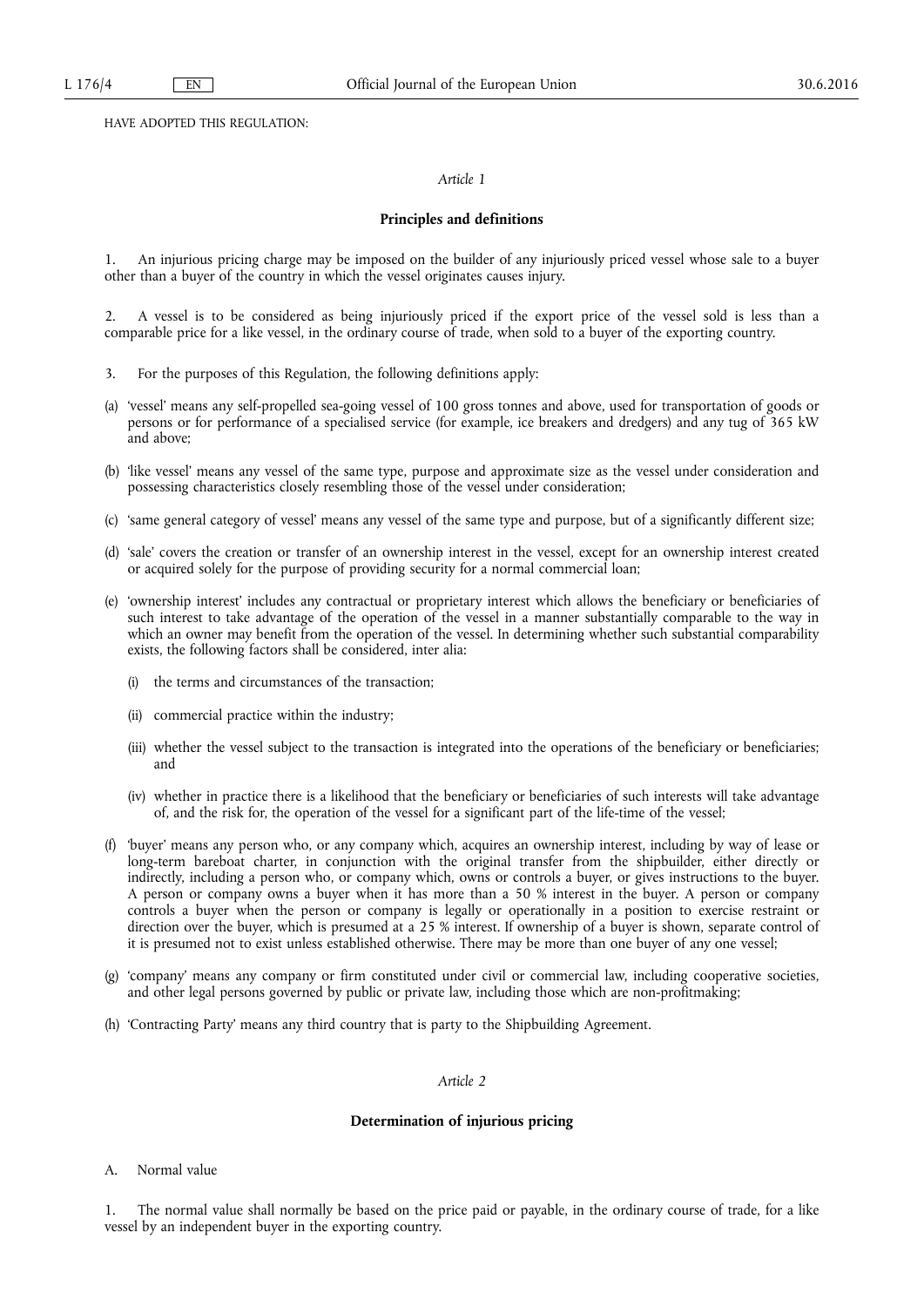2. Prices between parties which appear to be associated or to have a compensatory arrangement with each other may not be considered to be in the ordinary course of trade and may not be used to establish the normal value unless it is determined that they are unaffected by the relationship.

3. When there are no sales of like vessels in the ordinary course of trade, or where, because of the particular market situation, such sales do not permit a proper comparison, the normal value of the like vessel shall be calculated on the basis of the export price of a like vessel, in the ordinary course of trade, to an appropriate third country, provided that this price is representative. If such sales to any appropriate third country do not exist or do not permit a proper comparison, the normal value of the like vessels shall be calculated on the basis of the cost of production in the country of origin plus a reasonable amount for selling, general and administrative costs and for profits.

4. Sales of like vessels in the domestic market of the exporting country, or export sales to a third country, at prices below unit production costs (fixed and variable) plus selling, general and administrative costs, may be treated as not being in the ordinary course of trade by reason of price, and may be disregarded in determining the normal value, only if it is determined that such sales are at prices which do not provide for the recovery of all costs within a reasonable period, which should normally be 5 years.

5. Costs shall normally be calculated on the basis of records kept by the shipbuilder under investigation, provided that such records are in accordance with the generally accepted accounting principles of the country concerned and that it is shown that the records reasonably reflect the costs associated with the production and sale of the vessel under consideration.

Consideration shall be given to evidence submitted on the proper allocation of costs, provided that it is shown that such allocations have been historically utilised. In the absence of a more appropriate method, preference shall be given to the allocation of costs on the basis of turnover. Unless already reflected in the cost allocations under this subparagraph, costs shall be adjusted appropriately for those non-recurring items of cost which benefit future and/or current production, or for circumstances in which costs are affected by start-up operations.

6. The amounts for selling, for general and administrative costs and for profits shall be based on actual data pertaining to production and sales, in the ordinary course of trade, of like vessels by the shipbuilder under investigation. When such amounts cannot be determined on that basis, the amounts may be determined on the basis of:

- (a) the weighted average of the actual amounts determined for other shipbuilders of the country of origin in respect of production and sales of like vessels in that country's domestic market;
- (b) the actual amounts applicable to production and sales, in the ordinary course of trade, of the same general category of vessels for the shipbuilder in question in the domestic market of the country of origin;
- (c) any other reasonable method, provided that the amount for profit so established shall not exceed the profit normally realised by other shipbuilders on sales of vessels of the same general category in the domestic market of the country of origin.

Furthermore, the profit added in constructing value shall, in all instances, be based upon the average profit realised over a reasonable period of time of normally 6 months both before and after the sale under investigation and shall reflect a reasonable profit at the time of such sale. In making such calculation, any distortion which is demonstrated to result in a profit which is not a reasonable one at the time of the sale shall be eliminated.

Given the long lead time between contract and delivery of vessels, a normal value shall not include actual costs which the shipbuilder demonstrates are due to *force majeure* and are significantly above the cost increase which the shipbuilder could reasonably have anticipated and taken into account when the material terms of sales were fixed.

In the case of sales from non-market-economy countries and, in particular, those to which Regulation (EU) 2015/755 of the European Parliament and of the Council ( 1 ) applies, the normal value shall be determined on the basis of the price or constructed value in a market-economy third country, or the price from such a third country to other countries, including the Union, or, where those are not possible, on any other reasonable basis, including the price actually paid or payable in the Union for the like vessel, duly adjusted if necessary to include a reasonable profit margin.

<sup>(</sup> 1 ) Regulation (EU) 2015/755 of the European Parliament and of the Council of 29 April 2015 on common rules for imports from certain third countries (OJ L 123, 19.5.2015, p. 33).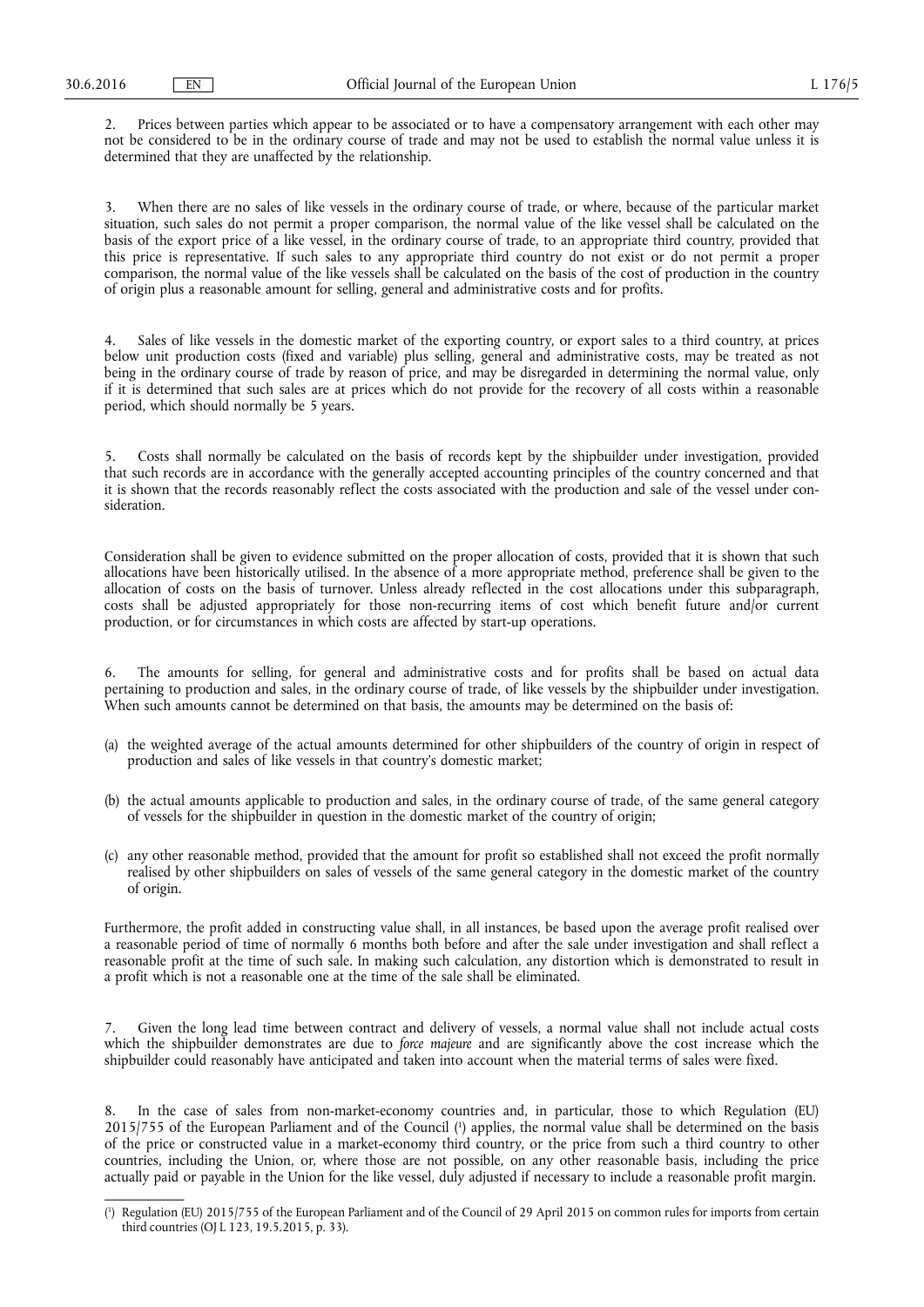An appropriate market-economy third country shall be selected in a not unreasonable manner, due account being taken of any reliable information made available at the time of selection. Account shall also be taken of time limits.

The parties to the investigation shall be informed, shortly after its initiation, of the market-economy third country envisaged and shall be given 10 days to comment.

#### B. Export price

9. The export price shall be the price actually paid or payable for the vessel under consideration.

10. In cases where there is no export price or where it appears that the export price is unreliable because of an association or a compensatory arrangement between the shipbuilder and the buyer or a third party, the export price may be constructed on the basis of the price at which the vessel is first resold to an independent buyer, or, if the vessel is not resold to an independent buyer or is not resold in the condition in which it was originally sold, on any reasonable basis.

In those cases, adjustment for all costs, including duties and taxes, incurred between the original sale and resale, and for profits accruing, shall be made so as to establish a reliable export price.

The items for which adjustment shall be made shall include those normally borne by a buyer but paid by any party, either inside or outside the Union, which appears to be associated or to have a compensatory arrangement with the shipbuilder or buyer, including usual transport, insurance, handling, loading and ancillary costs, customs duties, and other taxes payable in the importing country by reason of the purchase of the vessel, and a reasonable margin for selling, general and administrative costs, and profit.

# C. Comparison

11. A fair comparison shall be made between the export price and the normal value. This comparison shall be made at the same level of trade and in respect of sales made at, as closely as possible, the same time, which will normally mean sales that take place within 3 months before or after the sale under investigation, or in the absence of such sales, any appropriate period. Due allowance shall be made in each case, on its merits, for differences which affect price comparability, including differences in conditions and terms of sale, contractual penalties, taxation, level of trade, quantities, physical characteristics, and any other differences which are also demonstrated to affect price comparability. Where, in cases referred to in paragraph 10, price comparability has been affected, the normal value shall be established at a level of trade equivalent to the level of trade of the constructed export price, or due allowance made, as warranted, under this paragraph. Any duplication when making adjustments shall be avoided, in particular in relation to discounts and contractual penalties. When the price comparison requires a conversion of currencies, such conversion shall be made using the rate of exchange on the date of sale, except that when a sale of foreign currency on forward markets is directly linked to the export sale involved the rate of exchange in the forward sale shall be used. For the purpose of this provision, the date of sale shall be the date on which the material terms of sale are established, normally the date of contract. However, if the material terms of sale are significantly changed on another date, the rate of exchange on the date of the change should be applied. In such a case, appropriate adjustments shall be made to take into account any unreasonable effect on the injurious pricing margin due solely to exchange rate fluctuations between the original date of sale and the date of the change.

#### D. Injurious pricing margin

12. Subject to the relevant provisions governing fair comparison, the existence of injurious pricing margins shall normally be established on the basis of a comparison of a weighted average normal value with a weighted average of prices of all sales, or by a comparison of individual normal values and individual export prices on a transaction-totransaction basis. However, a normal value established on a weighted average basis may be compared to prices of all individual sales, if there is a significant difference in the pattern of export prices among different purchasers, regions or time periods, and should the methods specified in the first sentence of this paragraph not reflect the full degree of injurious pricing being practised.

The injurious pricing margin shall be the amount by which the normal value exceeds the export price. Where injurious pricing margins vary, a weighted average injurious pricing margin may be established.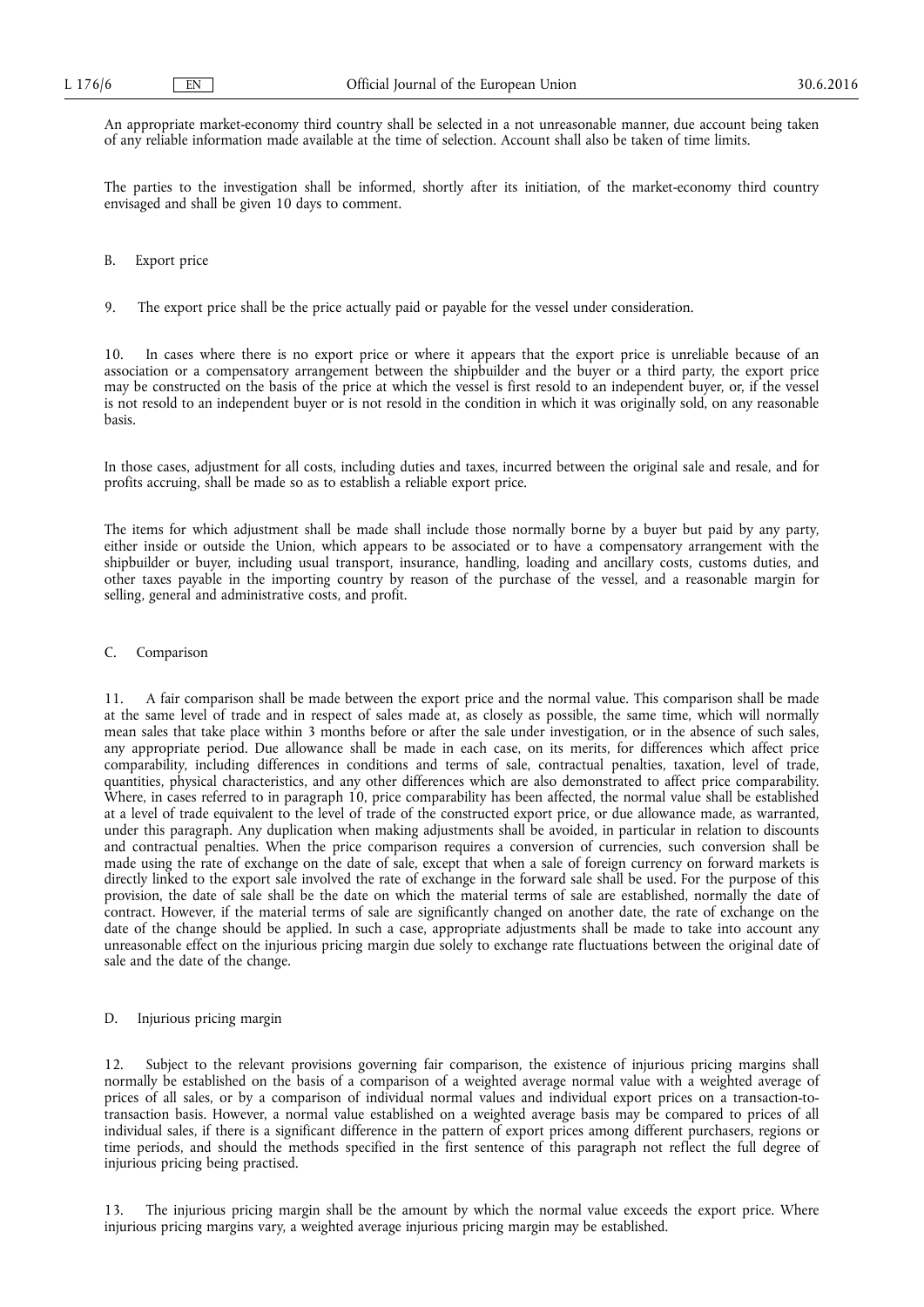#### *Article 3*

#### **Determination of injury**

1. Pursuant to this Regulation, the term 'injury' shall, unless otherwise specified, be taken to mean material injury to the Union industry, threat of material injury to the Union industry or material retardation of the establishment of such an industry and shall be interpreted in accordance with the provisions of this Article.

2. A determination of injury shall be based on positive evidence and shall involve an objective examination of:

(a) the effect of the sale at less than normal value on prices in the Union market for like vessels; and

(b) the consequent impact of that sale on the Union industry.

3. With regard to the effect of the sale at less than normal value on prices, consideration shall be given to whether there has been significant price undercutting by the sale at less than normal value as compared with the price of like vessels of the Union industry, or whether the effect of such sale is otherwise to depress prices to a significant degree or prevent price increases, which would otherwise have occurred, to a significant degree. No one or more of those factors can necessarily give decisive guidance.

Where sales of vessels from more than one country are simultaneously subject to injurious pricing investigations, the effects of such sales shall be cumulatively assessed only if it is determined that:

- (a) the margin of injurious pricing established in relation to the purchases from each country is more than *de minimis* as defined in Article 7(3); and
- (b) a cumulative assessment of the effects of the sales is appropriate in the light of the conditions of competition between vessels sold by non-Union shipbuilders to the buyer and the conditions of competition between such vessels and the like Union vessels.

5. The examination of the impact of the sale at less than normal value on the Union industry concerned shall include an evaluation of all relevant economic factors and indices having a bearing on the state of the industry, including the fact that an industry is still in the process of recovering from the effects of past dumping, injurious pricing or subsidisation; the magnitude of the actual margin of injurious pricing; actual and potential decline in sales, profits, output, market share, productivity, return on investments and utilisation of capacity; factors affecting Union prices; actual and potential negative effects on cash flow, inventories, employment, wages, growth, ability to raise capital or investments. This list is not exhaustive, nor can any one or more of these factors necessarily give decisive guidance.

6. It must be demonstrated, from all the relevant evidence presented in relation to paragraph 2, that the sale at less than normal value is causing, or has caused, injury within the meaning of this Regulation. Specifically, that shall entail demonstrating that the price levels identified pursuant to paragraph 3 are responsible for an impact on the Union industry as provided for in paragraph 5, and that that impact exists to a degree which enables it to be classified as material.

7. Known factors, other than the sale at less than normal value, which at the same time are injuring the Union industry shall also be examined to ensure that the injury caused by those other factors is not attributed to the sale at less than normal value under paragraph 6. Factors which may be considered in that respect shall include: the volume and prices of sales by shipbuilders of countries other than the exporting country not realised at less than normal value; contraction in demand or changes in the patterns of consumption; restrictive trade practices of, and competition between, third country and Union producers; developments in technology; and the export performance and productivity of the Union industry.

The effect of the sale at less than normal value shall be assessed in relation to the production of the Union industry of like vessels when available data permit the separate identification of that production on the basis of criteria such as the production process, producers' sales and profits. If such separate identification of that production is not possible, the effects of the sale at less than normal value shall be assessed by examination of the production of the narrowest group or range of vessels, which includes the like vessel, for which the necessary information can be provided.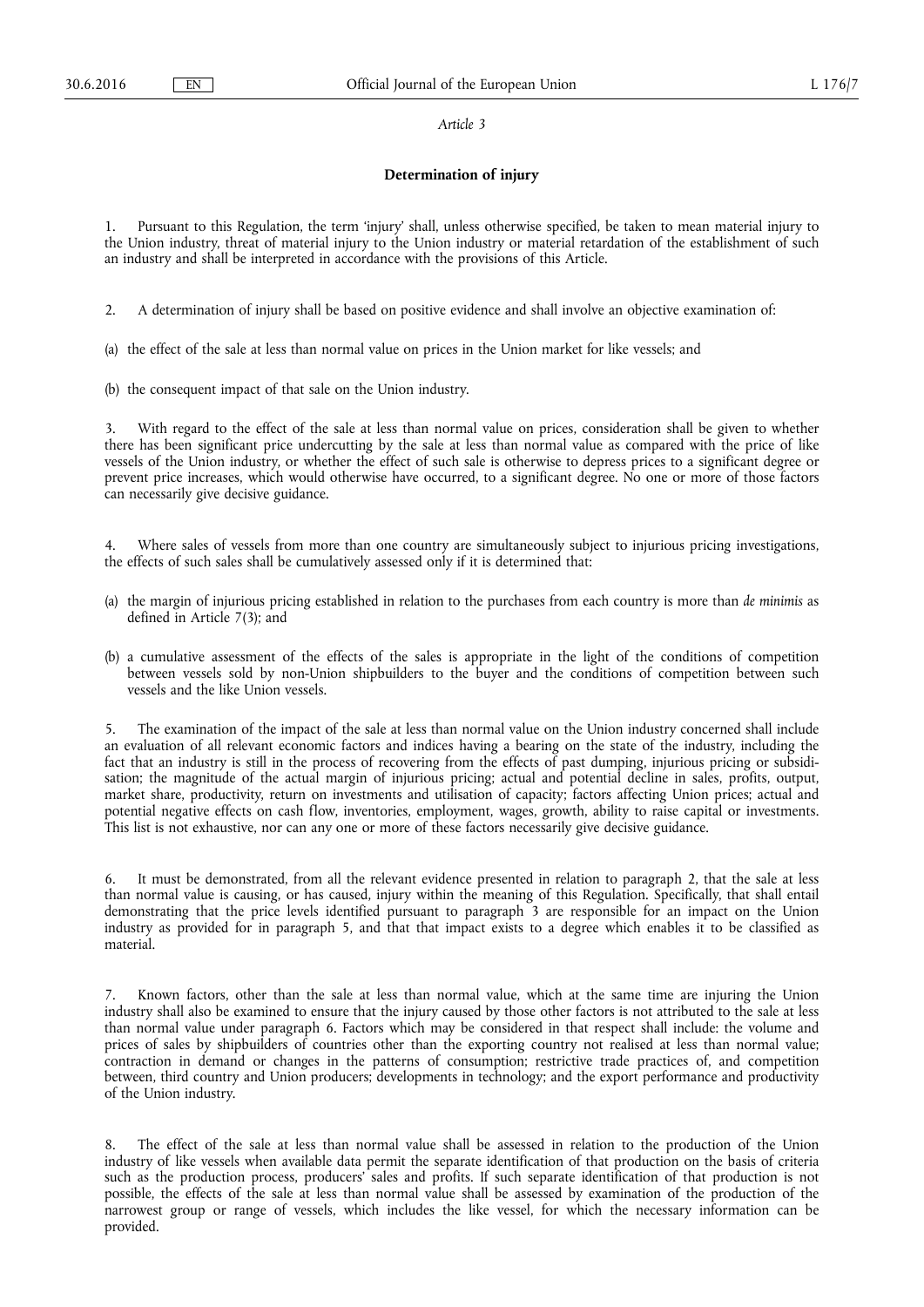9. A determination of a threat of material injury shall be based on facts and not merely on allegation, conjecture or remote possibility. The change in circumstances which would create a situation in which the sale at less than normal value would cause injury must have been clearly foreseen and must be imminent.

In making a determination regarding the existence of a threat of material injury, consideration should be given to factors such as:

- (a) whether there is sufficient freely disposable capacity on the part of the shipbuilder or an imminent and substantial increase in such capacity indicating the likelihood of substantially increased sales at less than normal value, account being taken of the availability of other export markets to absorb any additional exports;
- (b) whether vessels are being exported at prices that would, to a significant degree, depress prices or prevent price increases which otherwise would have occurred, and would probably increase demand for further purchases from other countries.

No one of the factors listed above by itself can necessarily give decisive guidance, but the totality of the factors considered shall be such as to lead to the conclusion that further sales at less than normal value are imminent and that, unless protective action is taken, material injury will occur.

# *Article 4*

# **Definition of Union industry**

1. For the purposes of this Regulation, the term 'Union industry' shall be interpreted as referring to the Union producers as a whole capable of producing a like vessel with their present facilities or whose facilities can be adapted in a timely manner to produce a like vessel, or to those of them whose collective capability to produce a like vessel constitutes a major proportion, as defined in Article 5(6), of the total Union capability to produce a like vessel. However, when producers are related to the shipbuilder, exporters or buyers, or are themselves buyers of the allegedly injuriously priced vessel, the term 'Union industry' may be interpreted as referring to the rest of the producers.

2. For the purpose of paragraph 1, producers shall be considered to be related to the shipbuilder, exporters or buyers only if:

- (a) one of them directly or indirectly controls the other;
- (b) both of them are directly or indirectly controlled by a third person; or
- (c) together they directly or indirectly control a third person, provided that there are grounds for believing or suspecting that the effect of the relationship is such as to cause the producer concerned to behave differently from non-related producers.

For the purpose of this paragraph, one shall be deemed to control another when the former is legally or operationally in a position to exercise restraint or direction over the latter.

3. The provisions of Article 3(8) shall be applicable to this Article.

# *Article 5*

#### **Initiation of proceedings**

1. Except as provided for in paragraph 8, an investigation to determine the existence, degree and effect of any alleged injurious pricing shall be initiated upon a written complaint by any natural or legal person, or any association not having legal personality, acting on behalf of the Union industry.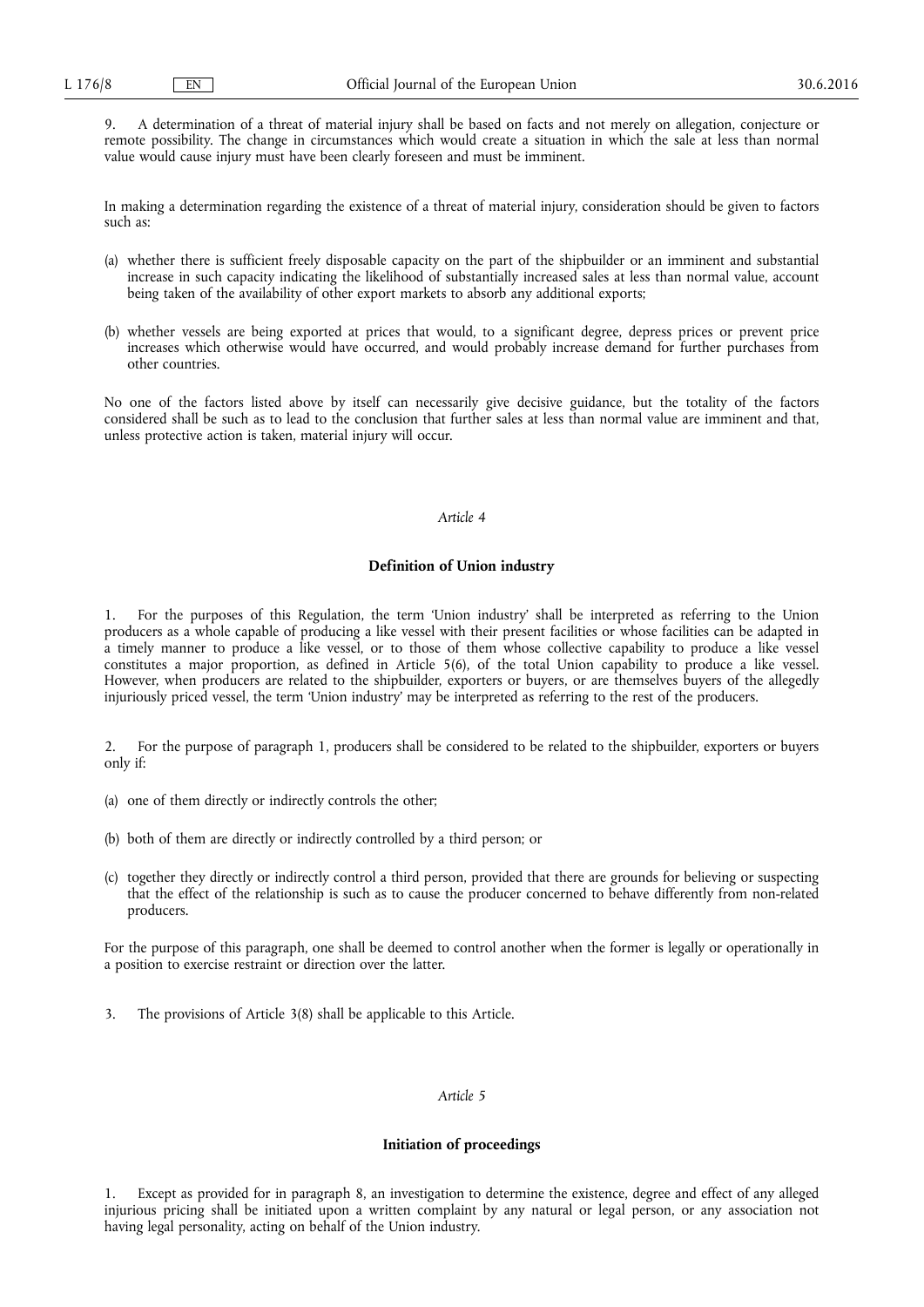The complaint may be submitted to the Commission or to a Member State, which shall forward it to the Commission. The Commission shall send Member States a copy of any complaint it receives. The complaint shall be deemed to have been lodged on the first working day following its delivery to the Commission by registered mail or the issuing of an acknowledgement of receipt by the Commission.

Where, in the absence of any complaint, a Member State is in possession of sufficient evidence of injurious pricing and of resultant injury to the Union industry, it shall immediately communicate such evidence to the Commission.

- 2. A complaint under paragraph 1 shall be filed no later than:
- (a) 6 months from the time that the complainant knew, or should have known, of the sale of the vessel, when:
	- (i) the complainant was invited to tender a bid on the contract at issue through a broad multiple bid or any other bidding process;
	- (ii) the complainant actually did tender a bid; and
	- (iii) the bid of the complainant substantially met bid specifications;
- (b) 9 months from the time that the complainant knew, or should have known, of the sale of the vessel in the absence of an invitation to tender, provided that a notice of intent to apply, including information reasonably available to the complainant to identify the transaction concerned, had been submitted no later than 6 months from that time to the Commission or a Member State.

In no event shall a complaint be filed later than 6 months from the date of delivery of the vessel.

The complainant may be considered to have known of the sale of a vessel from the time of publication of the fact of the conclusion of the contract, along with very general information concerning the vessel, in the international trade press.

For the purpose of this Article, a broad multiple bid shall be interpreted to mean a bid in which the proposed buyer extends an invitation to bid to at least all the shipbuilders known to the buyer to be capable of building the vessel in question.

- 3. A complaint under paragraph 1 shall include evidence:
- (a) of injurious pricing;
- (b) of injury;
- (c) of a causal link between the injuriously priced sale and the alleged injury; and
- (d) (i) that, if the vessel was sold through a broad multiple bid, the complainant was invited to tender a bid on the contract at issue, it actually did so, and the bid of the complainant substantially met bid specifications (namely, delivery date and technical requirements); or
	- (ii) that, if the vessel was sold through any other bidding process and the complainant was invited to tender a bid on the contract at issue, it actually did so, and the bid of the complainant substantially met bid specifications; or
	- (iii) that, in the absence of an invitation to tender a bid other than under a broad multiple bid, the complainant was capable of building the vessel concerned and, if the complainant knew, or should have known, of the proposed purchase, it made demonstrable efforts to conclude a sale with the buyer consistent with the bid specifications in question. The complainant may be considered to have known of the proposed purchase if it is demonstrated that the majority of the relevant industry has made efforts with that buyer to conclude a sale of the vessel in question, or if it is demonstrated that general information on the proposed purchase was available from brokers, financiers, classification societies, charterers, trade associations, or other entities normally involved in shipbuilding transactions with whom the complainant had regular contacts or dealings.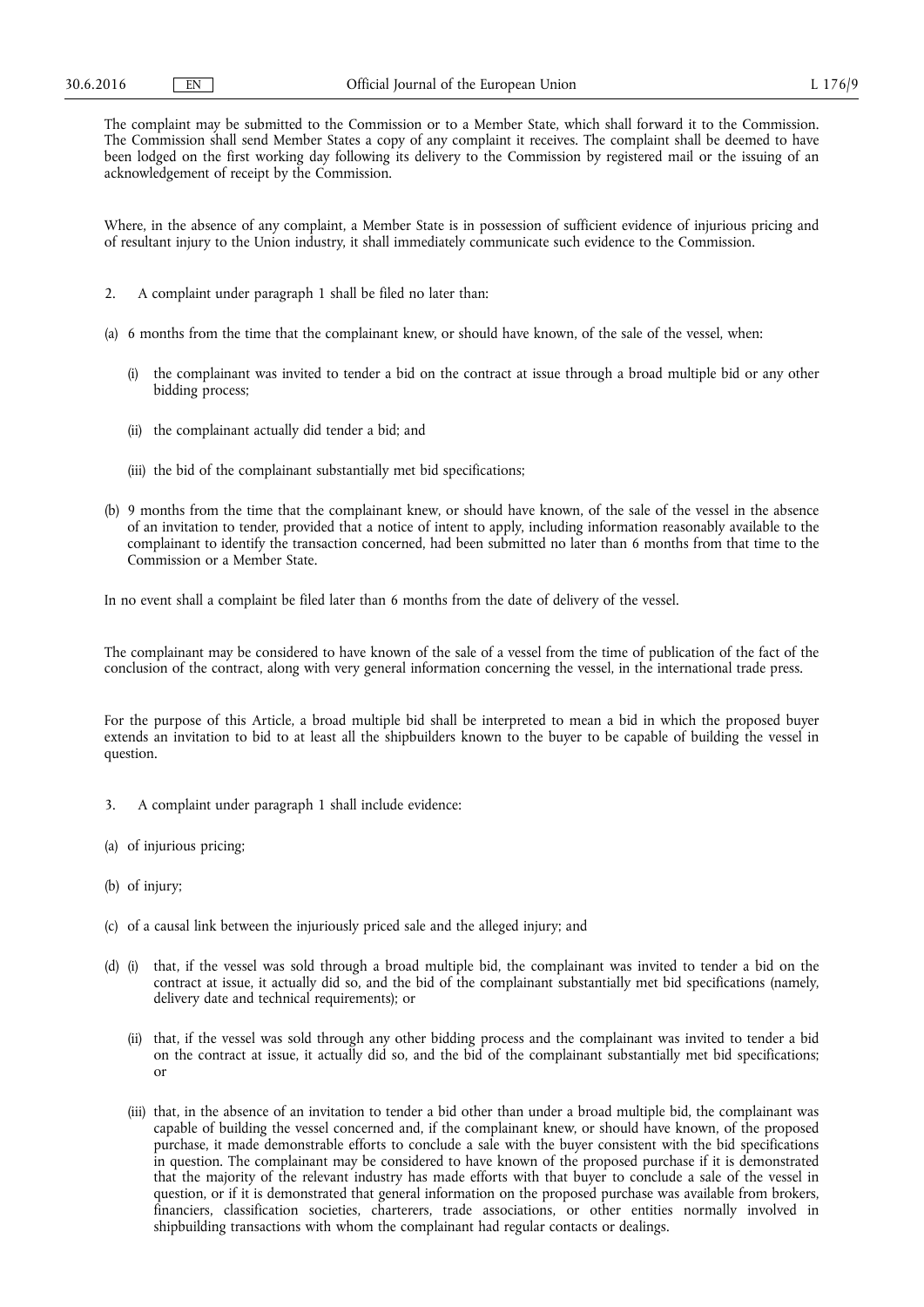- 4. The complaint shall contain such information as is reasonably available to the complainant on the following:
- (a) the identity of the complainant and a description of the volume and value of the Union production of the like vessel by the complainant. Where a written complaint is made on behalf of the Union industry, the complaint shall identify the industry on behalf of which the complaint is made by a list of all known Union producers capable of building the like vessel and, to the extent possible, a description of the volume and value of Union production of the like vessel accounted for by such producers;
- (b) a complete description of the allegedly injuriously priced vessel, the names of the country or countries of origin or export in question, the identity of each known exporter or foreign producer and the identity of the buyer of the vessel in question;
- (c) the prices at which such vessels are sold in the domestic markets of the country or countries of origin or export (or, where appropriate, the prices at which such vessels are sold from the country or countries of origin or export to a third country or countries or the constructed value of the vessel) and the export prices or, where appropriate, the prices at which such vessels are first resold to an independent buyer;
- (d) the effect of the injuriously priced sale on prices of the like vessel on the Union market and the consequent impact of the sale on the Union industry, as demonstrated by relevant factors and indices having a bearing on the state of the Union industry, such as those listed in Article 3(3) and (5).

5. The Commission shall, as far as possible, examine the accuracy and adequacy of the evidence provided in the complaint, to determine whether there is sufficient evidence to justify the initiation of an investigation.

6. An investigation shall not be initiated pursuant to paragraph 1 unless it has been determined, on the basis of an examination as to the degree of support for, or opposition to, the complaint expressed by Union producers capable of building the like vessel, that the complaint has been made by, or on behalf of, the Union industry. The complaint shall be considered to have been made by, or on behalf of, the Union industry if it is supported by those Union producers whose collective capacity to produce the like vessel constitutes more than 50 % of the total capacity of that portion of the Union industry expressing either support for, or opposition to, the complaint. However, no investigation shall be initiated where Union producers expressly supporting the complaint account for less than 25 % of total capacity of the Union producers capable of producing the like vessel.

The authorities shall avoid, unless a decision has been taken to initiate an investigation, any publicising of the complaint seeking the initiation of an investigation. However, before proceeding to initiate an investigation, the government of the exporting country concerned shall be notified.

8. If, in special circumstances, the Commission decides to initiate an investigation without having received a written complaint by, or on behalf of, the Union industry for the initiation of such investigation, this shall be done on the basis of sufficient evidence of injurious pricing, injury, a causal link, and that a member of the allegedly injured Union industry met the criteria referred to in paragraph  $\hat{3}$  (d), to justify such initiation.

Where appropriate, an investigation may also be initiated upon a written complaint by the authorities of a Contracting Party. Such a complaint shall be supported by sufficient evidence to show that a vessel is being, or has been, injuriously priced and that the alleged sale to a Union buyer at less than normal value is causing, or has caused, injury to the domestic industry of the Contracting Party concerned.

9. The evidence of both injurious pricing and injury shall be considered simultaneously in the decision on whether or not to initiate an investigation. A complaint shall be rejected where there is insufficient evidence of either injurious pricing or of injury to justify proceeding with the case.

10. The complaint may be withdrawn prior to initiation, in which case it shall be considered not to have been lodged.

Where it is apparent that there is sufficient evidence to justify initiating proceedings, the Commission shall do so within 45 days of the date on which the complaint was lodged, or, in the case of initiation pursuant to paragraph 8, no later than 6 months from the time the sale of the vessel was known or should have been known, and shall publish a notice in the *Official Journal of the European Union*. Where insufficient evidence has been presented, the complainant shall be so informed within 45 days of the date on which the complaint is lodged with the Commission. The Commission shall provide information to the Member States once it has determined that there is a need to initiate such proceedings.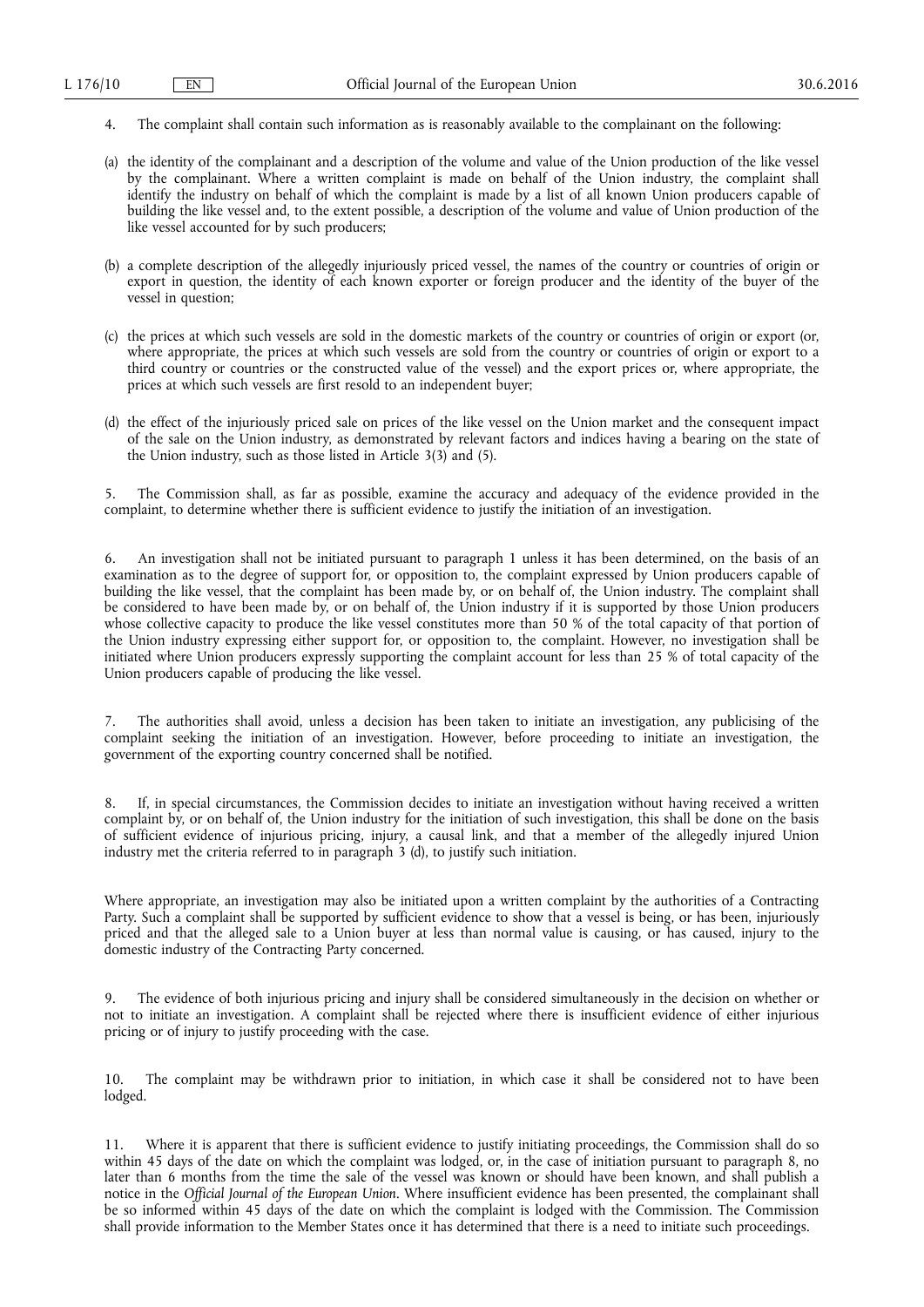12. The notice of initiation of the proceedings shall announce the initiation of an investigation, indicate the name and country of the shipbuilder and the buyer or buyers and a description of the vessel concerned, give a summary of the information received, and provide that all relevant information is to be communicated to the Commission.

It shall state the periods within which interested parties may make themselves known, present their views in writing and submit information if such views and information are to be taken into account during the investigation. It shall also state the period within which interested parties may apply to be heard by the Commission in accordance with Article 6(5).

13. The Commission shall advise the exporter, the buyer or buyers of the vessel and representative associations of producers, exporters or buyers of such vessels known to it to be concerned, as well as representatives of the country the vessel of which is subject to such investigation and the complainants, of the initiation of the proceedings and, with due regard to the protection of confidential information, provide the full text of the written complaint received pursuant to paragraph 1 to the exporter, and to the authorities of the exporting country, and make it available upon request to other interested parties involved.

# *Article 6*

#### **The investigation**

1. Following the initiation of the proceedings, the Commission, acting in cooperation with the Member States and, where appropriate, with the authorities of third countries, shall commence an investigation at Union level. Such an investigation shall cover both injurious pricing and injury, and they shall be investigated simultaneously.

Parties receiving questionnaires used in an injurious pricing investigation shall be given at least 30 days to reply. The time-limit for exporters shall be counted from the date of receipt of the questionnaire, which for this purpose shall be deemed to have been received 1 week from the day on which it was sent to the exporter or transmitted to the appropriate diplomatic representative of the exporting country. An extension to the 30-day period may be granted, due account being taken of the time limits of the investigation, provided that the party shows due cause for such an extension in terms of its particular circumstances.

The Commission may request the authorities of third countries, where appropriate, as well as the Member States, to supply information, and Member States shall take whatever steps are necessary in order to give effect to such requests.

They shall send to the Commission the information requested together with the results of all inspections, checks or investigations carried out.

Where that information is of general interest or where its transmission has been requested by a Member State, the Commission shall forward it to the Member States, provided that it is not confidential, in which case a non-confidential summary shall be forwarded.

The Commission may request the authorities of third countries, where appropriate, as well as the Member States, to carry out all necessary checks and inspections, particularly amongst Union producers, and to carry out investigations in third countries, provided that the firms concerned give their consent and that the government of the country in question has been officially notified and raises no objection.

Member States shall take whatever steps are necessary in order to give effect to such requests from the Commission.

Officials of the Commission shall be authorised, if the Commission or a Member State so requests, to assist the officials of Member States in carrying out their duties. Likewise, officials of the Commission may assist the officials of the authorities of third countries in carrying out their duties, upon agreement between the Commission and such authorities.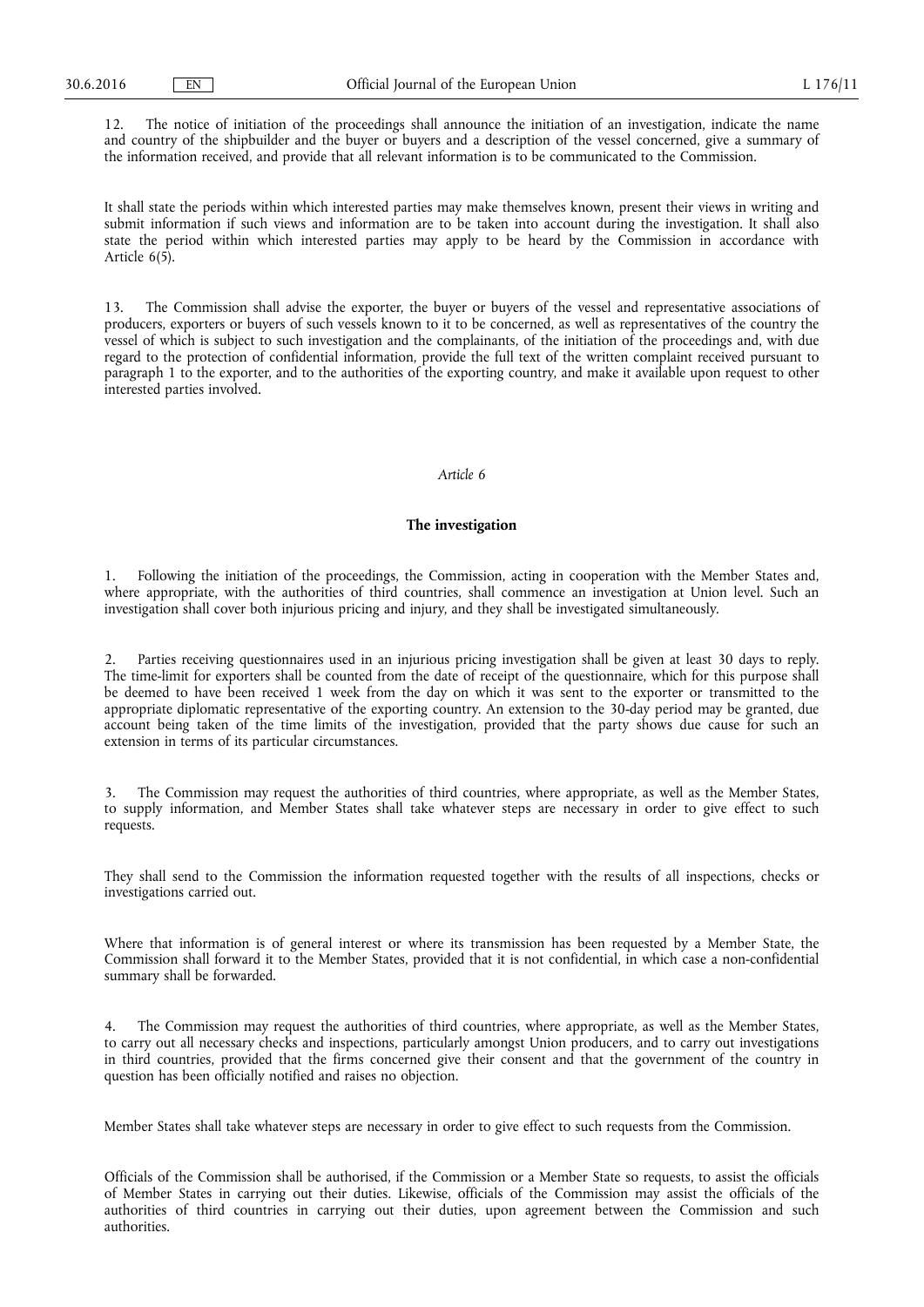5. The interested parties which have made themselves known in accordance with Article 5(12) shall be heard if they have, within the period prescribed in the notice published in the *Official Journal of the European Union*, made a written request for a hearing showing that they are an interested party likely to be affected by the result of the proceedings and that there are particular reasons why they should be heard.

6. Opportunities shall, on request, be provided for the shipbuilder, the buyer or buyers, representatives of the government of the exporting country, the complainants, and other interested parties, which have made themselves known in accordance with Article  $5(12)$ , to meet those parties with adverse interests, so that opposing views may be presented and rebuttal arguments offered.

Provision of such opportunities shall take account of the need to preserve confidentiality and of the convenience to the parties.

There shall be no obligation on any party to attend a meeting, and failure to do so shall not be prejudicial to that party's case.

Oral information provided under this paragraph shall be taken into account insofar as it is subsequently confirmed in writing.

The complainants, the shipbuilder, the buyer or buyers and other interested parties, which have made themselves known in accordance with Article 5(12), as well as the representatives of the exporting country, may, upon written request, inspect all information, made available by any party to an investigation, as distinct from internal documents prepared by the authorities of the Union or its Member States, which is relevant to the presentation of their cases and not confidential within the meaning of Article 13, and is used in the investigation.

Such parties may respond to such information and their comments shall be taken into consideration, wherever they are sufficiently substantiated in the response.

8. Except in the circumstances provided for in Article 12, the information which is supplied by interested parties and upon which findings are based shall be examined for accuracy as far as possible.

9. For proceedings involving price to price comparison, where a like vessel has been delivered, the investigation shall be concluded no later than 1 year from the date of initiation.

For proceedings in which the like vessel is under construction, the investigation shall be concluded no later than 1 year from the date of delivery of that like vessel.

Investigations involving constructed value shall be concluded within 1 year of their initiation or within 1 year of delivery of the vessel, whichever is the later.

Those time limits shall be suspended to the extent that Article 16(2) is applied.

# *Article 7*

#### **Termination without measures, imposition and collection of injurious pricing charges**

1. Where the complaint is withdrawn, the proceedings may be terminated.

2. Where measures are unnecessary, the investigation or proceedings shall be terminated. The Commission shall terminate the investigation in accordance with the examination procedure referred to in Article 10(2).

There shall be immediate termination of the proceedings where it is determined that the margin of injurious pricing is less than 2 %, expressed as a percentage of the export price.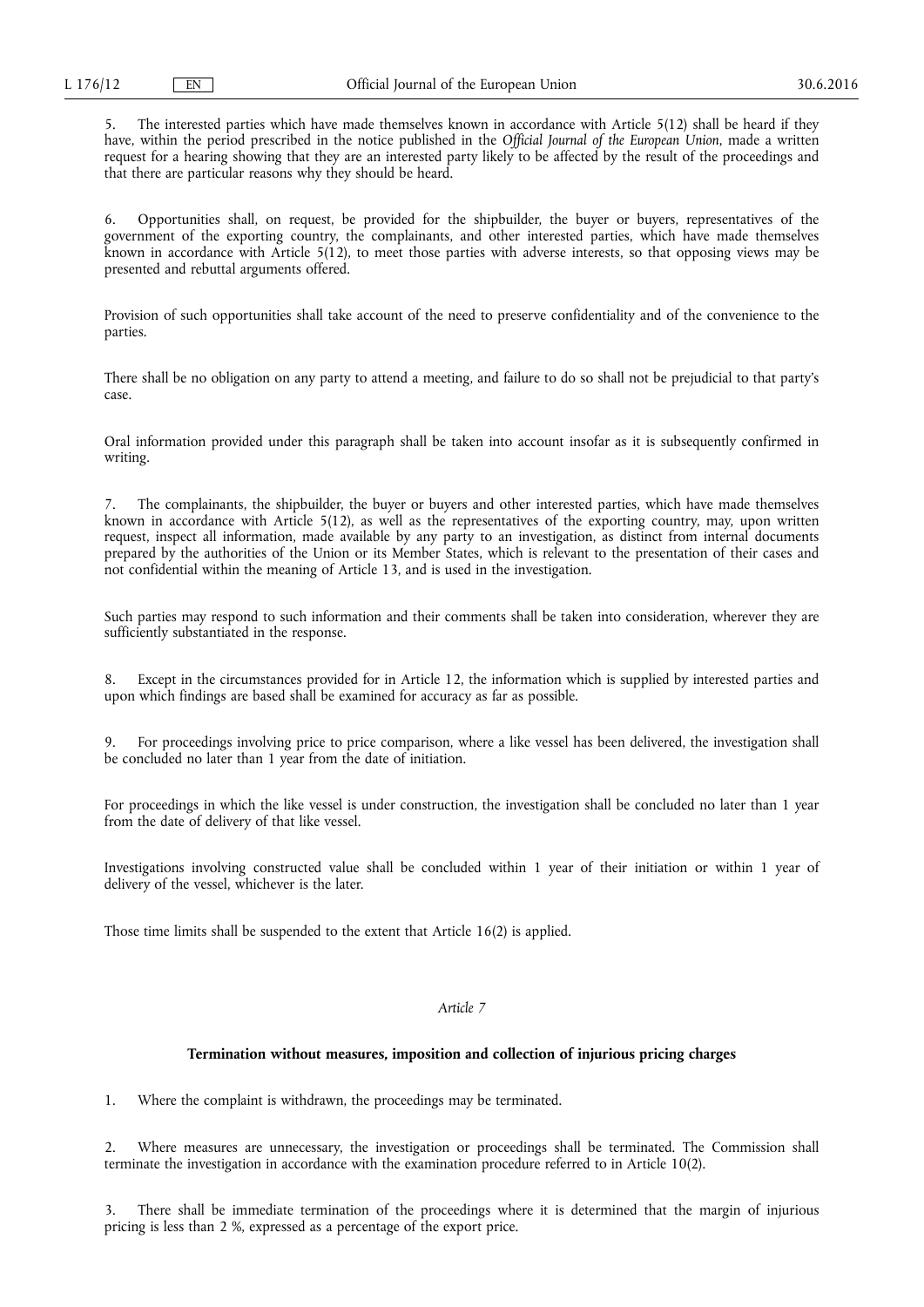4. Where the facts as finally established show that there is injurious pricing and injury caused thereby, an injurious pricing charge shall be imposed on the shipbuilder by the Commission acting in accordance with the examination procedure referred to in Article 10(2). The amount of the injurious pricing charge shall be equal to the margin of injurious pricing established. The Commission shall, after having informed the Member States, take the necessary measures for the implementation of its decision, in particular the collection of the injurious pricing charge.

5. The shipbuilder shall pay the injurious pricing charge within 180 days of notification to it of the imposition of the charge, which for this purpose shall be deemed to have been received 1 week from the day on which it was sent to the shipbuilder. The Commission may give the shipbuilder a reasonably extended period of time to pay where the shipbuilder demonstrates that payment within 180 days would render it insolvent or would be incompatible with a judicially supervised reorganisation, in which case interest shall accrue on any unpaid portion of the charge, at a rate equal to the secondary market yield on medium-term euro bonds in the Luxembourg stock exchange plus 50 basis points.

#### *Article 8*

#### **Alternative remedies**

The investigation may be terminated without the imposition of an injurious pricing charge if the shipbuilder definitively and unconditionally voids the sale of the injuriously priced vessel or complies with an alternative, equivalent remedy accepted by the Commission.

A sale shall be considered to have been voided only where all contractual relationships between the parties concerned by the sale in question have been terminated, all consideration paid in connection with the sale is reimbursed and all rights in the vessel concerned or parts thereof are returned to the shipbuilder.

#### *Article 9*

#### **Countermeasures — denial of loading and unloading rights**

1. If the shipbuilder concerned does not pay the injurious pricing charge imposed under Article 7, countermeasures under the form of denial of loading and unloading rights shall be imposed by the Commission on the vessels built by the shipbuilder in question.

The Commission shall provide information to the Member States once the grounds for countermeasures referred to in the first subparagraph arise.

2. The decision imposing the countermeasures shall enter into force 30 days after its publication in the *Official Journal of the European Union* and shall be repealed on full payment of the injurious pricing charge by the shipbuilder. The countermeasure shall cover all vessels contracted for during a period of 4 years from the date of entry into force of the decision. Each vessel shall be subject to the countermeasure for a period of 4 years after its delivery. Such periods may be reduced only following and in accordance with the outcome of an international dispute settlement procedure concerning the countermeasures imposed.

The vessels subject to the denial of loading and unloading rights shall be specified by decision to be adopted by the Commission and published in the *Official Journal of the European Union*.

3. The Member States' customs authorities shall not grant permission to load or unload to vessels subject to the denial of loading and unloading rights.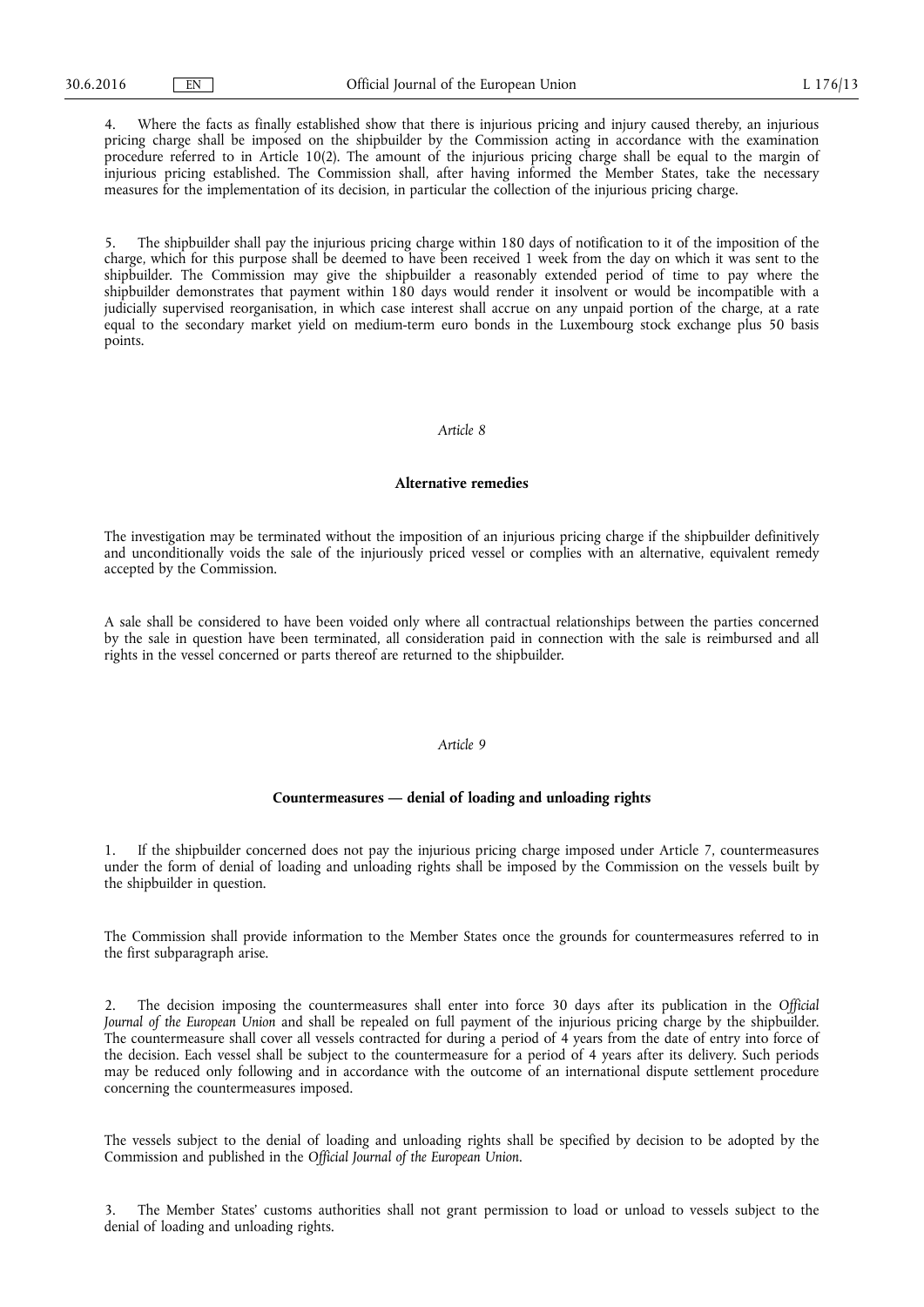#### *Article 10*

#### **Committee procedure**

1. The Commission shall be assisted by the Committee established by Regulation (EU) 2016/1036. That Committee shall be a committee within the meaning of Regulation (EU) No 182/2011.

2. Where reference is made to this paragraph, Article 5 of Regulation (EU) No 182/2011 shall apply.

# *Article 11*

# **Verification visits**

1. The Commission shall, where it considers it appropriate, carry out visits to examine the records of exporters, shipbuilders, traders, agents, producers, trade associations and organisations, to verify information provided on injurious pricing and injury. In the absence of a proper and timely reply, the Commission may choose not to carry out a verification visit.

2. The Commission may carry out investigations in third countries as required, provided that it obtains the agreement of the firms concerned, that it notifies the representatives of the government of the country in question and that the latter does not object to the investigation. As soon as the agreement of the firms concerned has been obtained, the Commission shall notify the authorities of the exporting country of the names and addresses of the firms to be visited and the dates agreed.

3. The firms concerned shall be advised of the nature of the information to be verified during verification visits and of any further information which needs to be provided during such visits, though this does not preclude requests, made during the verification, for further details to be provided in the light of information obtained.

In investigations carried out under paragraphs 1, 2 and 3, the Commission shall be assisted by officials of those Member States which so request.

# *Article 12*

# **Non-cooperation**

1. In cases in which any interested party refuses access to, or otherwise does not provide, necessary information within the time limits provided for in this Regulation, or significantly impedes the investigation, provisional or final findings, affirmative or negative, may be made on the basis of the facts available.

Where it is found that any interested party has supplied false or misleading information, that information shall be disregarded and use may be made of facts available.

Interested parties shall be made aware of the consequences of non-cooperation.

2. Failure to give a computerised response shall not be deemed to constitute non-cooperation, provided that the interested party shows that presenting the response as requested would result in an unreasonable extra burden or unreasonable additional cost.

3. Where the information submitted by an interested party is not ideal in all respects, it shall nevertheless not be disregarded, provided that any deficiencies are not such as to cause undue difficulty in arriving at a reasonably accurate finding and that the information is appropriately submitted in good time and is verifiable, and that the party has acted to the best of its ability.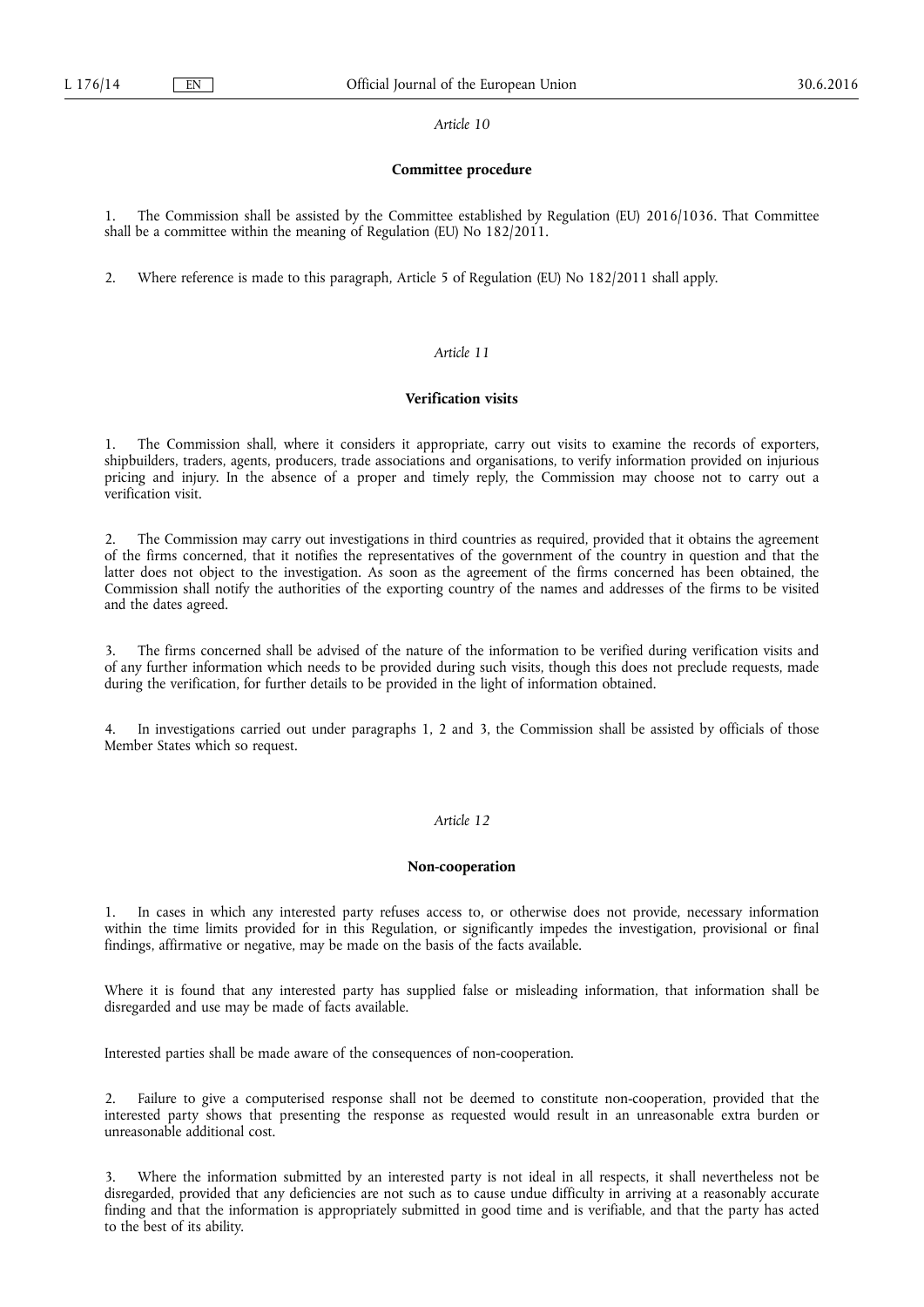4. If evidence or information is not accepted, the supplying party shall be informed forthwith of the reasons therefor and shall be granted an opportunity to provide further explanations within the time limit specified. If the explanations are considered unsatisfactory, the reasons for rejection of such evidence or information shall be disclosed and given in published findings.

5. If determinations, including those regarding normal value, are based on the provisions of paragraph 1, including the information supplied in the complaint, it shall, where practicable and with due regard to the time limits of the investigation, be checked by reference to information from other independent sources which may be available, such as published price lists, official statistics of sales and customs returns, or information obtained from other interested parties during the investigation.

6. If an interested party does not cooperate, or cooperates only partially, so that relevant information is thereby withheld, the result of the investigation may be less favourable to the party than if it had cooperated.

# *Article 13*

# **Confidentiality**

1. Any information which is by nature confidential (for example, because its disclosure would be of significant competitive advantage to a competitor or would have a significantly adverse effect upon a person supplying the information or upon a person from whom the person supplying the information has acquired the information) or which is provided on a confidential basis by parties to an investigation shall, if good cause is shown, be treated as such by the authorities.

2. Interested parties providing confidential information shall be required to provide non-confidential summaries thereof. Those summaries shall be in sufficient detail to permit a reasonable understanding of the substance of the information submitted in confidence. In exceptional circumstances, such parties may indicate that such information is not capable of being summarised. In such exceptional circumstances, a statement of the reasons why summarisation is not possible shall be provided.

3. If it is considered that a request for confidentiality is not warranted and if the supplier of the information is either unwilling to make the information available or to authorise its disclosure in generalised or summary form, such information may be disregarded unless it can be satisfactorily demonstrated from appropriate sources that the information is correct. Requests for confidentiality shall not be arbitrarily rejected.

4. This Article shall not preclude the disclosure of general information by the Union authorities, and, in particular, of the reasons on which decisions taken pursuant to this Regulation are based, or disclosure of the evidence relied on by the Union authorities insofar as is necessary to explain those reasons in court proceedings. Such disclosure shall take into account the legitimate interest of the parties concerned that their business secrets not be divulged.

5. The Commission and the Member States, including the officials of either, shall not reveal any information received pursuant to this Regulation for which confidential treatment has been requested by its supplier, without specific permission from that supplier. Exchanges of information between the Commission and Member States, or any internal documents prepared by the authorities of the Union or the Member States, shall not be divulged except as specifically provided for in this Regulation.

6. Information received pursuant to this Regulation shall be used only for the purpose for which it was requested.

#### *Article 14*

# **Disclosure**

1. The complainants, the shipbuilder, the exporter, the buyer or the buyers of the vessel and their representative associations, and representatives of the exporting country, may request disclosure of the details underlying the essential facts and considerations on the basis of which it is intended to recommend the imposition of an injurious pricing charge, or the termination of an investigation or proceedings without the imposition of a charge.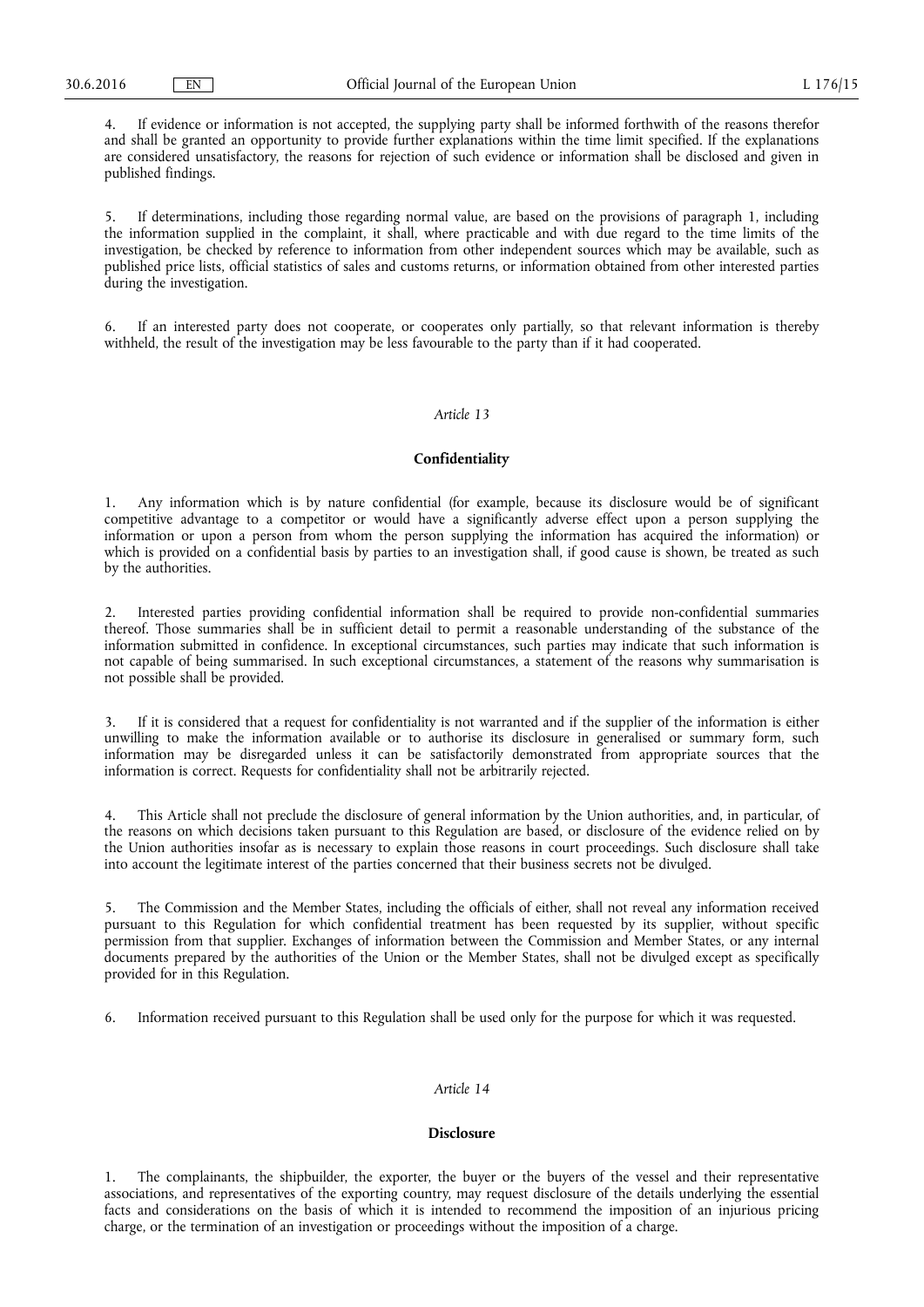2. Requests for final disclosure, as defined in paragraph 1, shall be addressed to the Commission in writing and be received within time limits set by the Commission.

3. Final disclosure shall be given in writing. It shall be made, due regard being had to the need to protect confidential information, as soon as possible and, normally, not less than 1 month before a definitive decision. Where the Commission is not in a position to disclose certain facts or considerations at that time, they shall be disclosed as soon as possible thereafter.

Disclosure shall not prejudice any subsequent decision which may be taken by the Commission, but where such a decision is based on any different facts and considerations they shall be disclosed as soon as possible.

4. Representations made after disclosure is given shall be taken into consideration only if received within a period to be set by the Commission in each case, which shall be at least 10 days, due consideration being given to the urgency of the matter.

# *Article 15*

#### **Report**

The Commission shall include information on the implementation of this Regulation in its annual report on the application and implementation of trade defence measures presented to the European Parliament and to the Council pursuant to Article 23 of Regulation (EU) 2016/1036.

#### *Article 16*

#### **Final provisions**

- 1. This Regulation shall not preclude the application of:
- (a) any special rules laid down in agreements concluded between the Union and third countries;
- (b) special measures, provided that such action does not run counter to obligations pursuant to the Shipbuilding Agreement.

2. An investigation pursuant to this Regulation shall not be carried out and measures shall not be imposed or maintained where such measures would be contrary to the Union's obligations emanating from the Shipbuilding Agreement or any other relevant international agreement.

This Regulation shall not prevent the Union from fulfilling its obligations under the provisions of the Shipbuilding Agreement concerning dispute settlement.

# *Article 17*

#### **Repeal**

Regulation (EC) No 385/96 is repealed.

References to the repealed Regulation shall be construed as references to this Regulation and shall be read in accordance with the correlation table in Annex II.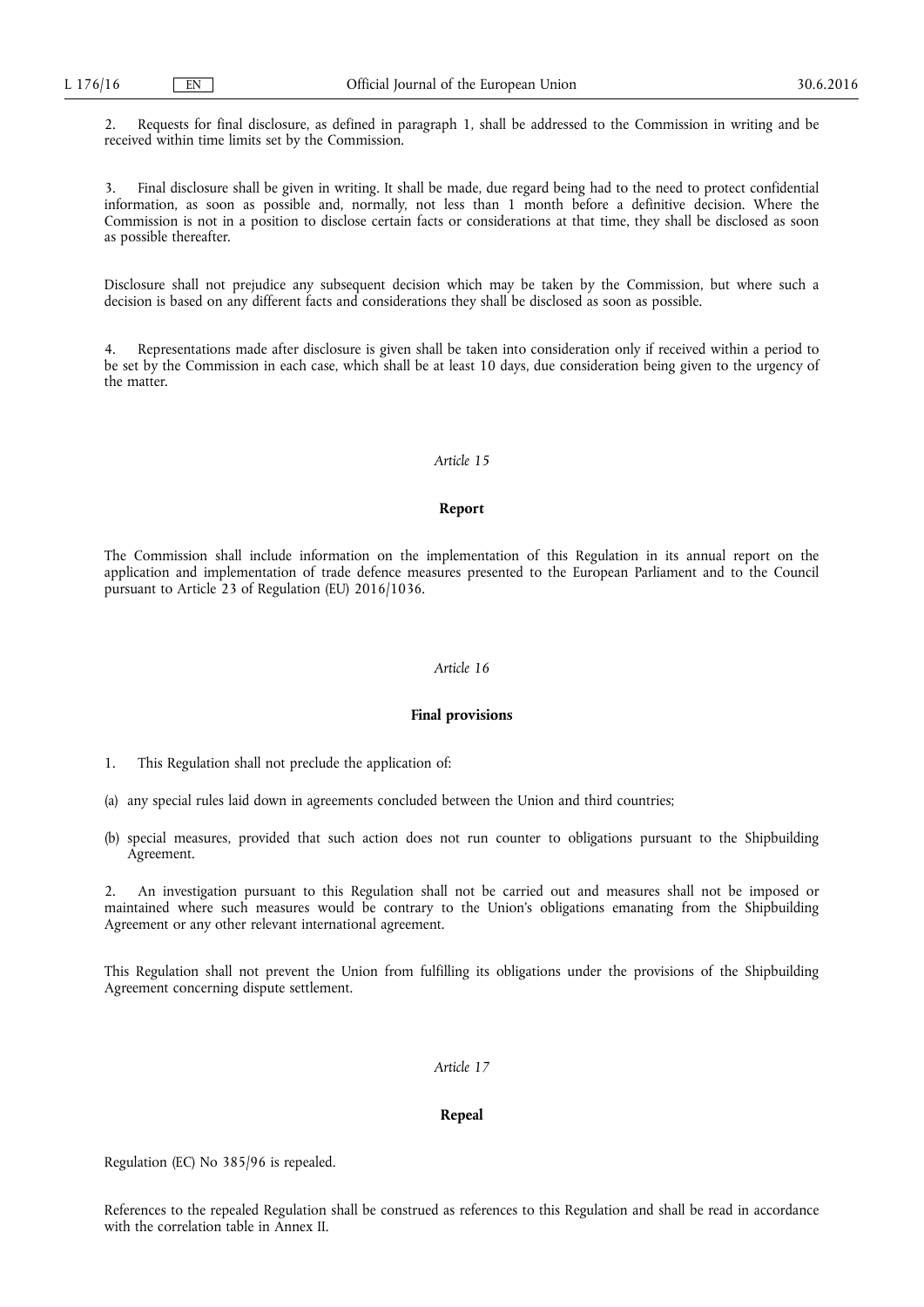#### *Article 18*

# **Entry into force**

This Regulation shall enter into force on the twentieth day following that of its publication in the *Official Journal of the European Union*.

It shall apply from the date of entry into force of the Shipbuilding Agreement ( 1 ).

It shall not apply to vessels contracted for before the date of entry into force of the Shipbuilding Agreement, except for vessels contracted for after 21 December 1994 and for delivery more than 5 years from the date of the contract. Such vessels shall be subject to this Regulation, unless the shipbuilder demonstrates that the extended delivery date was for normal commercial reasons and not to avoid the application of this Regulation.

This Regulation shall be binding in its entirety and directly applicable in all Member States.

Done at Strasbourg, 8 June 2016.

*For the European Parliament The President*  M. SCHULZ

*For the Council The President*  A.G. KOENDERS

<sup>(</sup> 1 ) The date of entry into force of the Shipbuilding Agreement will be published in the *Official Journal of the European Union*, L series.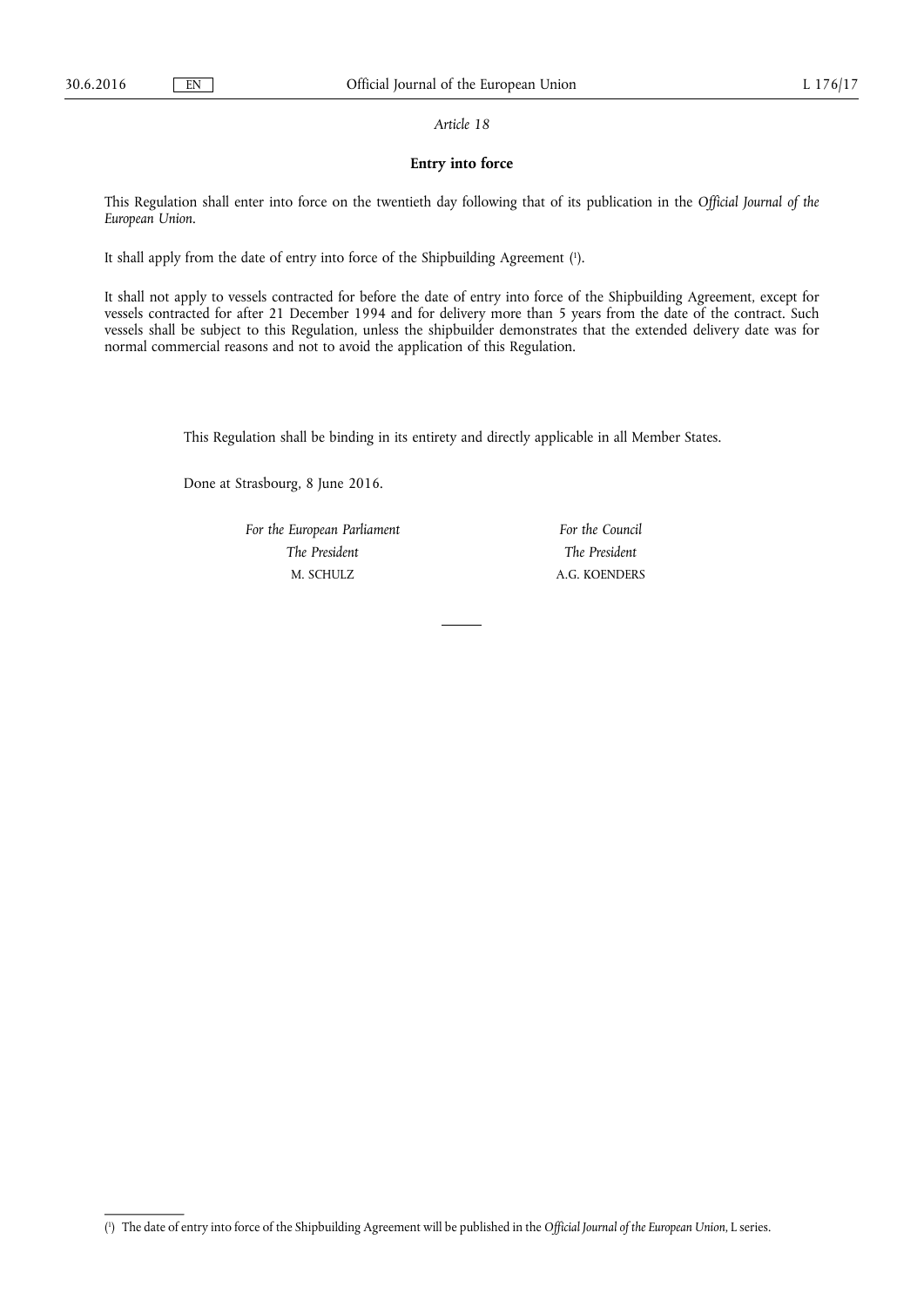# *ANNEX I*

# **REPEALED REGULATION WITH THE AMENDMENT THERETO**

Council Regulation (EC) No 385/96

(OJ L 56, 6.3.1996, p. 21)

Regulation (EU) No 37/2014 of the European Parliament and of the Council Only point 5 of the Annex

(OJ L 18, 21.1.2014, p. 1)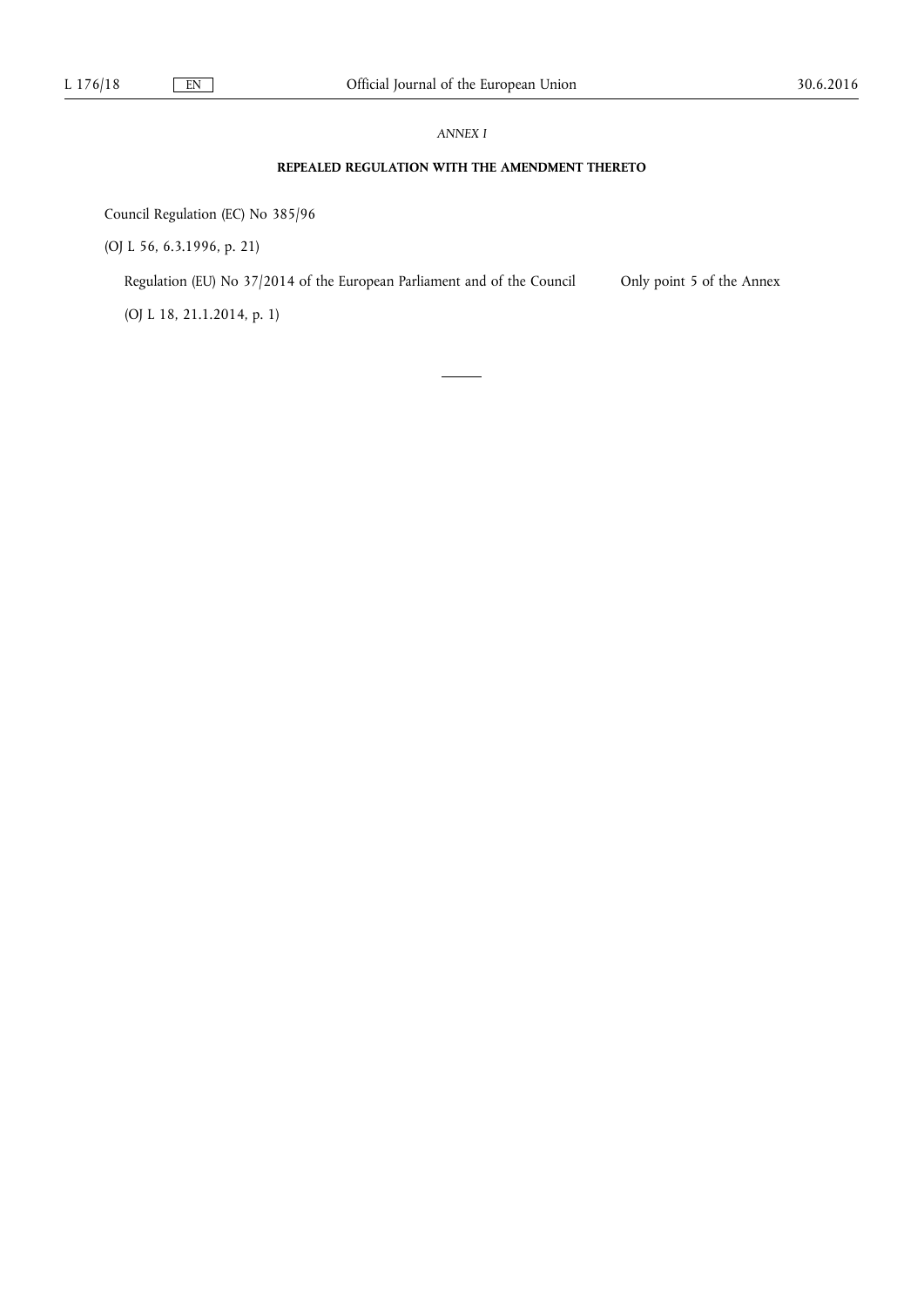# *ANNEX II*

# **CORRELATION TABLE**

| Regulation (EC) No 385/96                                            | This Regulation                                                      |
|----------------------------------------------------------------------|----------------------------------------------------------------------|
| Articles 1 to 4                                                      | Articles 1 to 4                                                      |
| Article $5(1)$                                                       | Article $5(1)$                                                       |
| Article 5(2), first subparagraph, introductory wording               | Article 5(2), first subparagraph, introductory wording               |
| Article 5(2), first subparagraph, point (a), introductory<br>wording | Article 5(2), first subparagraph, point (a), introductory<br>wording |
| Article 5(2), first subparagraph, point (a), first indent            | Article 5(2), first subparagraph, point (a)(i)                       |
| Article 5(2), first subparagraph, point (a), second indent           | Article 5(2), first subparagraph, point (a)(ii)                      |
| Article 5(2), first subparagraph, point (a), third indent            | Article 5(2), first subparagraph, point (a)(iii)                     |
| Article 5(2), second, third and fourth subparagraph                  | Article 5(2), second, third and fourth subparagraph                  |
| Article $5(3)$ to $(10)$                                             | Article $5(3)$ to $(10)$                                             |
| Article 5(11), first subparagraph                                    | Article 5(11), first and second sentence                             |
| Article 5(11), second subparagraph                                   | Article 5(11), third sentence                                        |
| Article 5(12), first sentence                                        | Article 5(12), first subparagraph                                    |
| Article 5(12), second and third sentence                             | Article 5(12), second subparagraph                                   |
| Article $6(1)$ and $(2)$                                             | Article $6(1)$ and $(2)$                                             |
| Article 6(3), first sentence                                         | Article 6(3), first subparagraph                                     |
| Article 6(3), second sentence                                        | Article 6(3), second subparagraph                                    |
| Article $6(3)$ , third sentence                                      | Article 6(3), third subparagraph                                     |
| Article 6(4), first sentence                                         | Article 6(4), first subparagraph                                     |
| Article 6(4), second sentence                                        | Article 6(4), second subparagraph                                    |
| Article 6(4), third and fourth sentence                              | Article 6(4), third subparagraph                                     |
| Article $6(5)$                                                       | Article 6(5)                                                         |
| Article 6(6), first sentence                                         | Article 6(6), first subparagraph                                     |
| Article 6(6), second sentence                                        | Article 6(6), second subparagraph                                    |
| Article 6(6), third sentence                                         | Article 6(6), third subparagraph                                     |
| Article 6(6), fourth sentence                                        | Article 6(6), fourth subparagraph                                    |
| Article 6(7), first sentence                                         | Article 6(7), first subparagraph                                     |
| Article 6(7), second sentence                                        | Article 6(7), second subparagraph                                    |
| Article $6(8)$ and $(9)$                                             | Article $6(8)$ and $(9)$                                             |
| Articles 7 to 11                                                     | Articles 7 to 11                                                     |